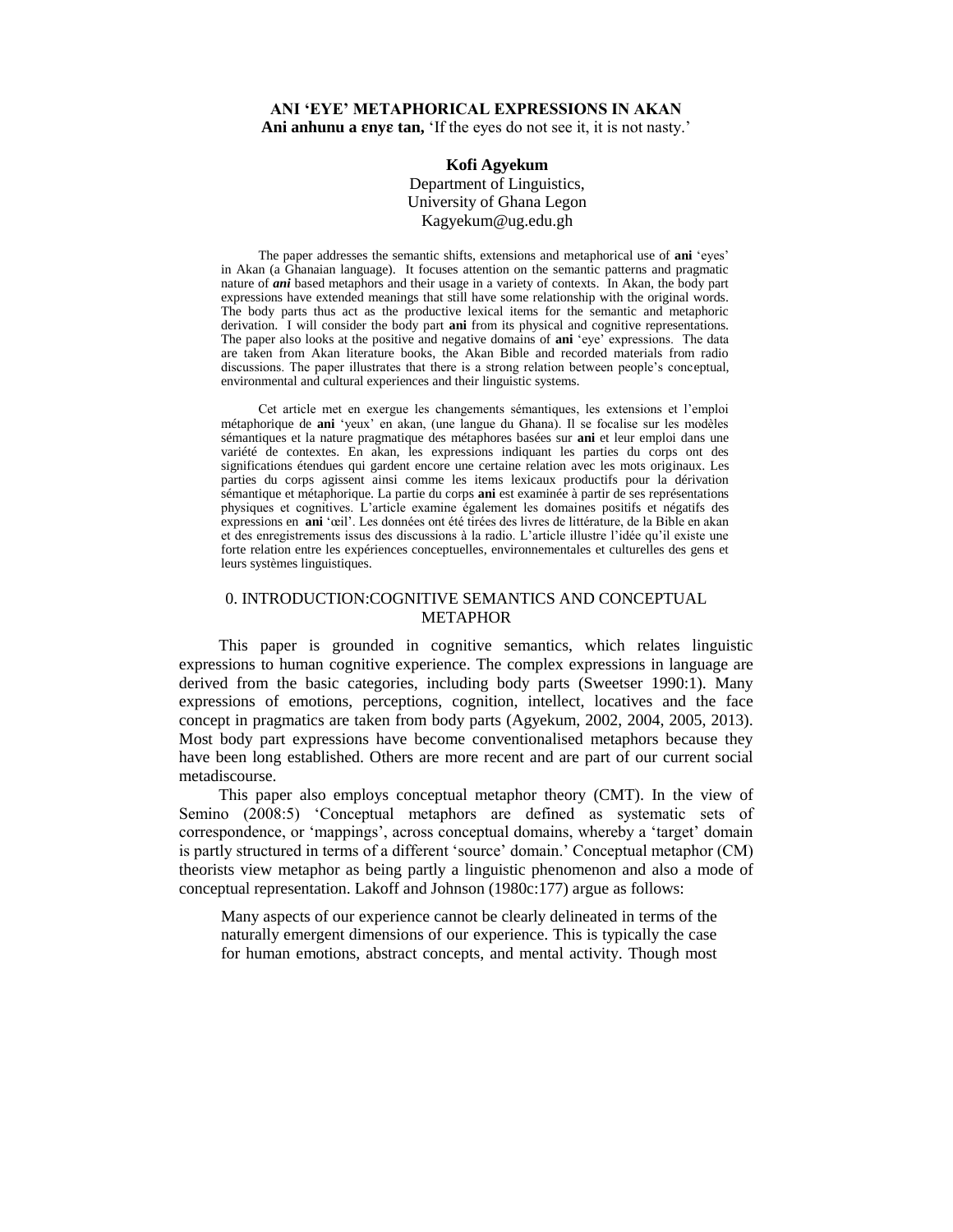of these can be experienced directly, none of them can be fully comprehended on their own terms. Instead, we must understand them in terms of other entities and experiences, typically other kinds of entities and experiences.

In supporting the above claim, Semino (2008:6) further contends that:

Cognitive metaphor theorists emphasize that target domains typically correspond to areas of experience that are relatively abstract, complex, unfamiliar, subjective or poorly delineated, such as time, emotion, life or death. In contrast, source domains typically correspond to concrete, simple, familiar, physical, and well-delineated experiences such as motion, bodily phenomena, and physical objects and so on.

Within CMT, the meanings of linguistic expression are rooted in human cognitive experience (see Yu 2004:664, Sweetser 1990). A cognitively based theory of language takes human perception, parts of the body, and understanding of the world as the basis for the structure of human language. The **ani** 'eye' expressions in Akan support the notion that many of the source domains of conceptual metaphor reflect patterns of bodily experience (Gibbs et al 2004:1192) The pioneers of conceptual metaphors were Lakoff and Johnson. ( see Lakoff and Johnson 1980a,1980b, 1980c and 2003). Our body and embodiment within the physical and cultural world plays a crucial role and sets out the contours of what is meaningful to us and determines the ways of our understanding (see Yu 2008:250). The relationship between linguistic form and function reflects human conceptual structure and general principles of cognitive organisation. In the case of metaphor we will agree with Gibbs et al. 2004:1191) and others that metaphor is not merely a linguistic, rhetorical figure, but constitutes a fundamental part of people's ordinary thought, reason, and imagination.

The paper illustrates that the language of a people is inextricably interwoven with their culture, environment and various sectors of their society. In most cases, a change in any of these variables has a direct effect on the nature and structure of the language and can thus bring about corresponding diachronic changes and shed light on the etymology of certain expressions. Universally, bodily experience is a fertile ground for the conceptualisation of emotions and abstract thought in general (see Dirven, et. al 2007:1209).

There is a correlation between our external experience and our internal, emotional and cognitive states. Bonvillain (1993:82) aptly states that:

…widespread use of corporeal metaphors probably results from the central importance human beings attribute to their own bodies. We extend the imagery of body to inanimate objects and to descriptions of activities. It is a process of observing and experiencing the world through human eyes and by analogy with human form.

The concepts expressed in metaphors correspond to our natural experiences and basic domains of human life, including bodily perception and movement, basic objects, the environment, culture and social interactions (see Ungerer and Schmid 2009:120, Lakoff and Johnson 1980a, 1980b, 1980c). Dzokoto and Okazaki (2006:129) state that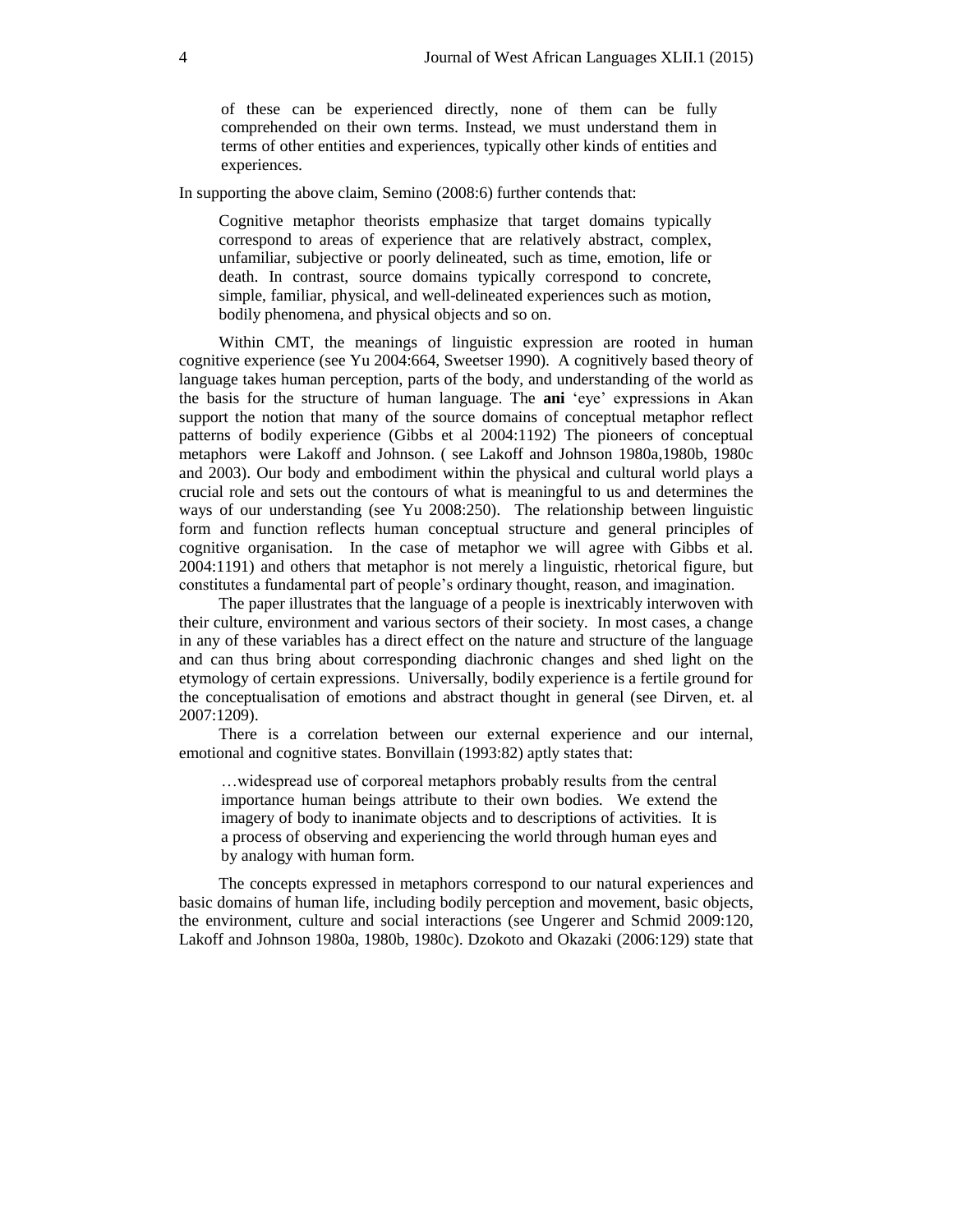in most languages "the body is an integral part of the symbolism used in the expressions of affective experience by their speakers". This notion conforms to the notion of embodiment where issues, concepts and states in our body form the basis of social life through which we perceive and socialize the world (cf. Radley 1998).

The constructions of the meanings of words are drawn from the encyclopaedic knowledge of the people, which is sourced from various aspects of their sociocultural life (see Evans and Green 2006:162). According to the conceptual theory, unfamiliar and delineated concepts in our experiences can only be grasped by means of other concepts that we understand in clearer terms. To Evans and Green (2006:157), "the nature of conceptual organisation arises from bodily experience." In conceptual theory there is a strong interaction between language and the physical world. (See Semino 2008, Cruse 2004, Kövecses 2002, Saeed 2003, Orthony 1993, Morgan 1979, on  $metaphor$ ).

Kövecses (2002:6) posits that "Conceptual metaphors, typically employ a more abstract concept as target and a more concrete or physical concept as their source." We can see then that Akan has metaphors in which abstract concepts are physical concepts. This happens due to the cognitive nature and the conceptual behaviour of speakers of the language, and the interaction between language and the physical world.

## 0. 1. METAPHOR

 $\overline{a}$ 

The term 'metaphor' is very pervasive in semantics, lexicology, literature, philosophy and cognitive studies. According to Kövecses (2002:4), "metaphor is defined as understanding one conceptual domain in terms of another conceptual domain." Metaphors are conceptually grounded on physical and mental experience.

Lakoff and Johnson (1980:5) state that "the essence of metaphor is understanding and experiencing one kind of thing in terms of another" (see Lee 2005:6; Semino 2008:1 on the undertsanding of metaphors). The use of metaphors is one of the highest manifestations of language creativity (see Fromkin and Rodman 1998:188). Meanings of metaphorical utterances cannot be deduced only from literal senses of the words, so we need to understand and rely on both the literal and the conceptual meanings (Agyekum 2002; Orthony 1993). Sometimes, the metaphorical meaning is only a slight semantic extension of the literal meaning. There are thus degrees of deviation of a metaphor from the literal meanings; some meanings are transparent while others are remote from their literal meanings. There is thus a continuum of metaphorical extensions (see Ungerer and Schmid 2009:118, Kövecses 2002:4, Foley 1997:182).

A proper analysis and understanding of metaphors and their meanings involves a closer look at their semantic, pragmatics and cognitive aspects and an overall knowledge of the language, culture, society, and environment. The semantic aspect considers their intrinsic and extended meanings. The recognition and interpretation of

<sup>&</sup>lt;sup>1</sup> Some of the **ani** 'eye' expressions in Akan are based on semantic changes and extensions of meanings. Semantic change is a process whereby the meanings of certain words or expressions acquire different meanings with the passage of time and space and change of context and culture. The original meaning may be extended to cover other notions and objects (extension). Traugott (1982) emphasises that meaning more frequently shifts from concrete to abstract than in the opposite direction.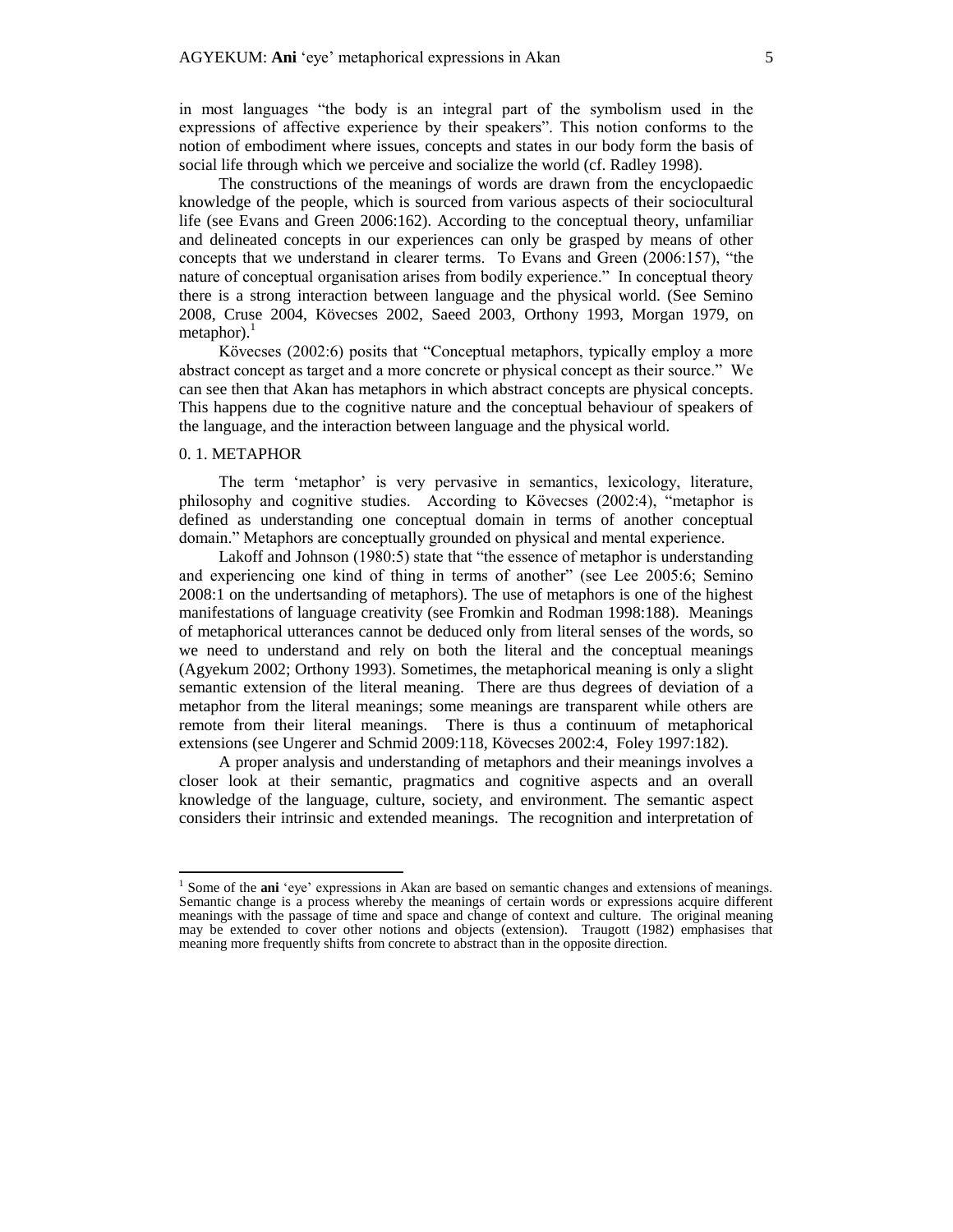a metaphor requires attention to the *particular* pragmatic contexts under which the utterances were made. Mey (1993:64-65) clearly states that:

pragmatically speaking, all metaphors are wrong as long as they are not 'contextualised', i.e. placed within the proper situation of use… Only the context of situation that we want to characterise metaphorically can determine the usefulness of a particular metaphor. …. The task of pragmatics is to 'deconstruct' the metaphor, to unload the 'loaded weapon' of language.

To Sweetser (1990:19), a metaphor is a major structuring force in semantic change and in a metaphor; speakers find an inter-domain between knowledge and vision or between time and space (see also Levinson 1983:165-166). Understanding of metaphors takes place in holistic domains of experience and not in terms of isolated concepts. This notion is captured in Agyekum (2013:4).

## 0.2. UNIVERSALITY OF METAPHORS INVOLVING EMOTIONS

Issues about conceptual metaphor are both universal and culture specific and Yu (2008:249-250) argues that:

Our body with its experiences and functions, is a potentially universal source domain for metaphorical mappings from bodily experiences onto more abstract and subjective domains. This is because human beings, despite their racial or ethnical peculiarities, all have the same bodily experiences and functions, which fundamentally define us as humans. <sup>2</sup>

This issue tallies with an earlier suggestion by Lakoff and Johnson (2003:257) that

Inevitably many primary metaphors are universal because everybody has basically the same kinds of bodies and brains and lives in basically the same kinds of environments, so far as the feature relevant to metaphor are concerned. The complex metaphors that are composed of primary metaphors and make use of culturally based conceptual frames are another matter. Because they make use of cultural information, they may differ significantly from culture to culture.

It is based on the above views that the metaphors of emotions have been extensively discussed by scholars of cognitive semantics, psycholinguistics, psychology, neurobiology, etc. from many cultures. Some of the common notions that overlap among metaphors of emotions are: EMOTION IS AN OPPONENT, EMOTION IS A NATURAL FORCE, EMOTION IS A SOCIAL SUPERIOR (see Kövecses, 2008:383). In discussing emotion as a physical force, Kövecses (2008:384) states that

 $\overline{a}$ 

 $2$  In conceptual metaphors body is source, whereas culture is filter. That is while body is potentially universal source domain from which bodily-based metaphors emerge, culture serves as a filter that only allows certain bodily experiences to pass through so that they can be mapped onto certain domain concepts (see Yu 2008: 249-250)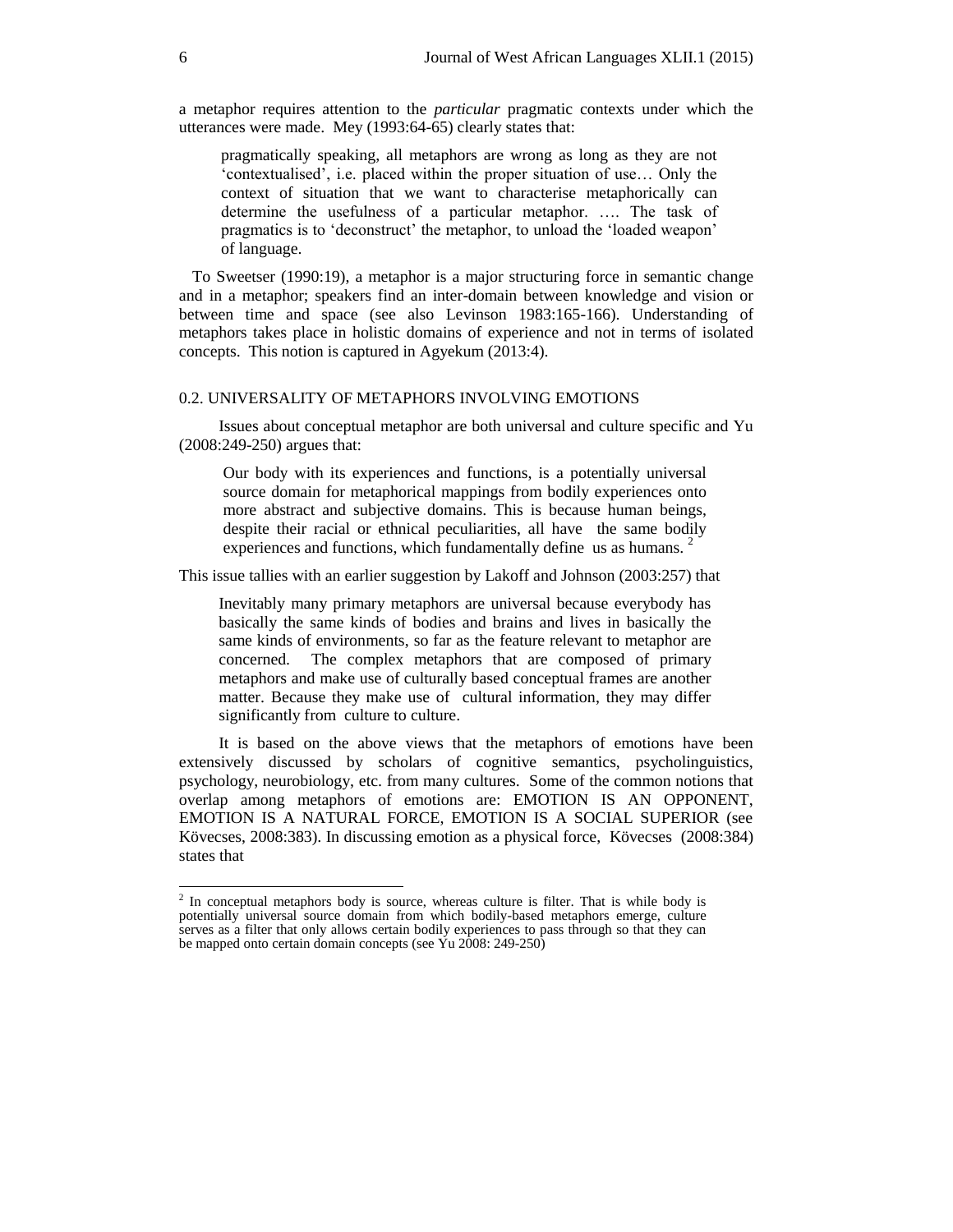Metaphorically, there is a physical force-exerting entity that has the force tendency to produce some effect on the object. There is a rational self that has the force tendency to stay as before (that is unemotional) and there is a cause (of emotion) that has the tendency to cause the self to be emotional.

Simply put, there is always a cause that triggers the emotion and the emotion leads to some response whether negative or positive. The above implies that the force aspect of emotions is indispensable. Kövecses (2008:385) argues therefore that metaphors in the emotion domain can be characterized as an interaction of forces and this leads to the conclusion that there exists a single metaphor for emotion: EMOTIONS ARE FORCES.

Emotions such as happiness and joy encompass both thought and bodily processes and they interact within some dynamic forces. In most languages, including Akan, people refer to their emotional experiences by drawing attention to certain internal organs where these emotions are located (see Wierzbicka 2002:1)

## 0.3 THE AKAN PEOPLE AND THEIR LANGUAGE

The word Akan can be considered from two perspectives (a) linguistic Akan and (b) ethnographic Akan. The ethnographic Akan includes Nzemas, Ahantas, Sefwis and Aowins who do not speak the Akan language as their native language but share cultural similarities with the people who speak Akan. According to (Abakah 2004:6-7) the linguistic Akan refers the Akan language (see also Abakah 2006).<sup>3</sup> The Akans are the largest ethnic group in Ghana. According to the 2010, national population census, 47.5% of the Ghanaian population is Akans and about 44% of the population speaks Akan as non-native speakers.

The Akans occupy the greater part of the southern sector of Ghana. Akan is spoken as a native language (L1-first language) in six of the ten regions in Ghana namely, Ashanti, Eastern, Western, Central, Brong Ahafo and Volta Regions. The Akan speaking communities in the Volta Region of Ghana are sandwiched between the Ewe communities. The Akan language is made up of various dialects, namely Asante, Akuapem, Akwamu, Fante, Akyem, Agona, Assin, Denkyira, Twifo, Wassa, Kwawu, Bron and Buem.<sup>4</sup> Some Bron speakers are in Cote d' Ivoire. Akan is studied from primary school up to the university level.

### 0.4 METHODOLOGY

 $\overline{a}$ 

The data were collected through interviews and recordings at various social interactions and communicative events. Some were picked up from Akan news from FM stations. I also recorded some from Akan preaching on FM radio and TV and also took notes from sermons in my local Methodist Church. Others were from Akan folksongs, proverbs and dirges. I collected some data from various written sources – the major sources were Christaller's (1933) Akan Dictionary.

<sup>&</sup>lt;sup>3</sup> All the languages spoken by the ethnographic Akans are genetically related to the Akan language (see Abakah 2004, 2006, Boadi 2005)

Varieties of Akan that are similar to the Asante dialect are Assin, Akyem, Denkyira and Kwawu. The Agona dialect is closer to Fante while Buem is closer to Akuapem. The Buems are sandwiched between Ewes in the Volta Region.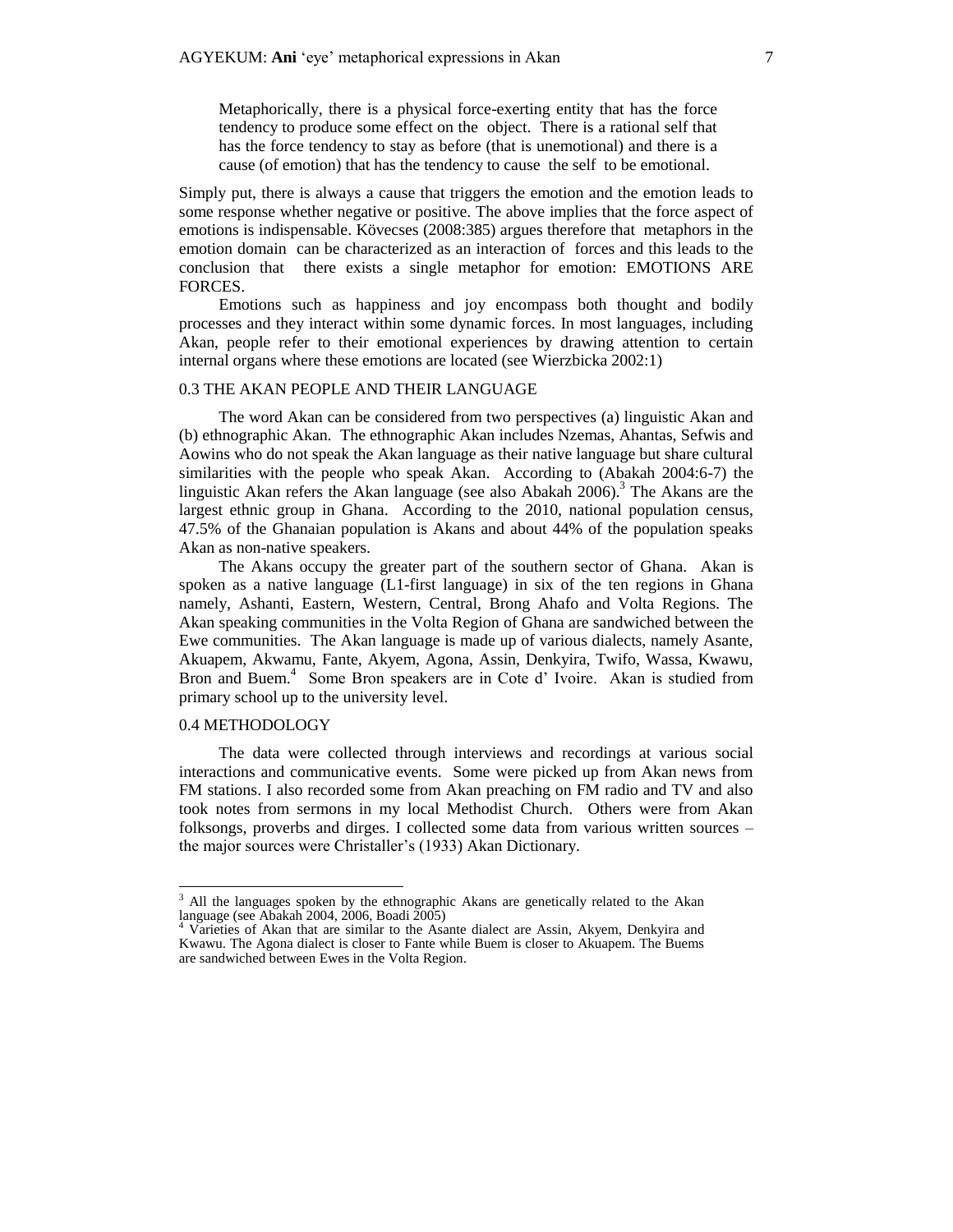Some of the **ani-** based expressions used to express physical and mental notions, were taken from the Akan Bible, especially the book of Proverbs.<sup>5</sup> I focussed on the book of Proverbs because it has many expressions that relate to body part expressions including the **ani** 'eye'. I found out that most words that relate to emotions such as , patience, anger, and comfort in the English Bible are represented metaphorically in the Akan Bible by body part expressions. These metaphorical expressions are still used especially by the adult population in our day today life, and most competent speakers of the language who read the Akan Bible have their everyday language influenced by the metaphors they meet in the Bible.

Apart from the above sources, I consulted Akan oral and written literature books. I crosschecked the list of **ani** expressions with renowned speakers of the Akan language and fellow Akan lecturers at the University of Ghana.

In the analysis, I have put up a summary of the structure of the **ani** compounds that have been lexicalised. I have also provided a list of **ani** expressions and used some of them in examples under the various morphological structures and semantic domains for my analysis.

## 1. THE SENSORY ORGAN ANI 'EYE'

In Akan, the words for 'civilisation', 'happiness', 'shame', 'hope', 'disgrace'**,**  etc. do not have equivalents apart from the eye terms. We will see that Akan has metaphors where ABSTRACT CONCEPTS ARE PHYSICAL CONCEPTS. This happens due to the cognitive nature and the conceptual behaviour of speakers of the language and the interaction between language and the physical world. In Table 1 of Dzokoto and Okazaki (2006:128), they list the following expressions that refer to the eye and gave the literal translations and English equivalents as follows:

| a. <b>anika</b> , 'eye agree/reach' | $\rightarrow$ | 'joy, excitement',       |
|-------------------------------------|---------------|--------------------------|
| b. aniwu, 'eye die'                 | $\rightarrow$ | 'shame.                  |
| c. anigye, 'eye get'                | $\rightarrow$ | 'excitement, happiness', |
| d. enyito 'eye put'                 | $\rightarrow$ | 'guilt, ashame', and     |
| e. anibere 'eye red'                | $\rightarrow$ | 'determined, jealous'.   |
|                                     |               |                          |

We will meet these expressions in Table 1 and the subsequent discussions in the present paper.

Within CMT, we agree with Yu (2004) that SEEING IS TOUCHING, AND THINKING, KNOWING OR UNDERSTANDING IS SEEING and that the meanings of linguistic expressions are rooted in human cognitive experience. Cross linguistically from English, Greek, Latin, Chumburung and Akan we will see that our eyes are used in getting to know much about the real world. The more we can see, the more we can expand our scope of knowledge and cognition (see Yu 2004:664, Sweetser 1990) In looking at the metaphor of eye among the Chinese, Yu (2004:669) posits that compounds and idioms involving the eye in Chinese do not describe seeing per se, but state the activities and connections to the heart and the mind. Yu, thus posits a new predominant metaphor in

 $\overline{a}$ 

 $5$ The Akuapem Twi Bible was translated by J.G Christaller, in the year 1875, The Fante Bible was translated by Acquaah and Bartels in the year 1944 while the Asante Twi version of the Akan Bible was translated by Crakye Denteh in the 1950s.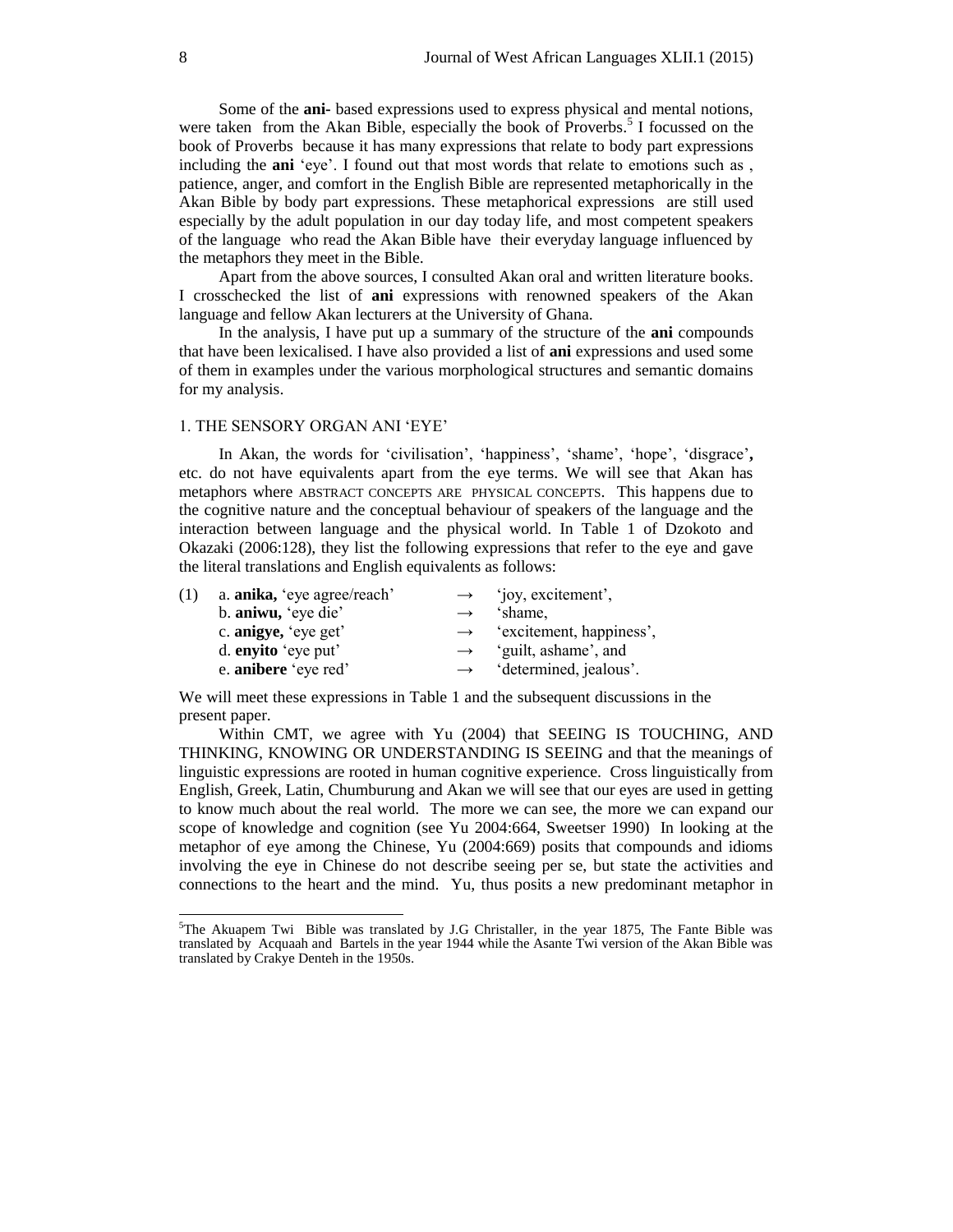Chinese as follows; MENTAL FUNCTION (thinking, knowing, and understanding) is PERCEPTUAL EXPERIENCE (seeing). We will see in this paper that some Akan **ani**  eye' expressions (seeing) are closely related to the brain and the mental faculty (see Yu 2004:664, Sweetser 1990).

Metaphors of vision have relationship between the objective and intellectual mental domain. There are extensions from the physical and concrete eye to abstract, mental and intellectual notions. The metaphorical extensions are made possible because we are able to channel, focus and connect our abilities with our visual sense, and experiences more than any of the other senses. In many languages, there are maxims that point to the importance of the eyes in the collection of data and information. There is the popular English expression 'seeing is believing.' Yu (2004:664) records two Old Chinese sayings that are translated as:

- It is better to see once than to hear a hundred times.
- What one sees is real whereas what one hears may not.

The Akans say that **Kontromfi se me suman ne m'ani.** 'According to the monkey its magic and talisman lies in its eyes'; seeing is believing. That is, the eyes help it to do more wonderful things.

Human vision, just like auditory sense is one of the major senses that can pick out and attend to one stimulus out of a multitude of input stimuli. It, therefore, gives rise to a larger number of polysemous and metaphoric expressions than most of the other senses. Vision generally deals with the objective intellectual side of our mental life. By seeing things in their concrete terms, we can generally comment objectively on them. Vision usually deals with intellect because it is one of the main and most reliable sources of objective data gathering about the world (see Agyekum 2005 and Sweetser 1990:39 on vision).

In Akan, the eye has more extensions than any of the sensory organs; this is so because normally visible objects and auditory sounds are our richest sources of information and concept formation. Sweetser (1990:37) articulates further that "our objective intellectual side of our mental life seems to be regularly linked with the sense of vision." This is so because a vast number of concrete objects in the world have visual and auditory evidence. We can see and hear more things from a distance at a time than we can taste, smell, or touch. Relatively few objects emit a distinctive smell, feeling, touch or taste. Sweetser (1990:33) posits that the physical sight is extended to cover knowledge and intellection. This is further extended to connote wisdom; hence the metaphor KNOWLEDGE AND INTELLECTION IS PHYSICAL SIGHT-- SEEING. The physical sight is metaphorically extended to mental capabilities. This is in conformity with Yu's (2004) metaphor of the EYES FOR SIGHT AND MIND.

We will first look at the semantic interpretations of **ani** expressions and their pragmatic usage in interpersonal communication. Many Akan metaphorical expressions derived from the sensory organ for vision **ani** 'eye' are listed alphabetically in Table 1 below. The expressions have been lexicalised in the Akan lexicon as separate entries. They will be subjected to positive and negative semantic groupings to indicate their cultural importance, roles in the society and how they pragmatically enhance or retard communication. We will put the binary features [+] or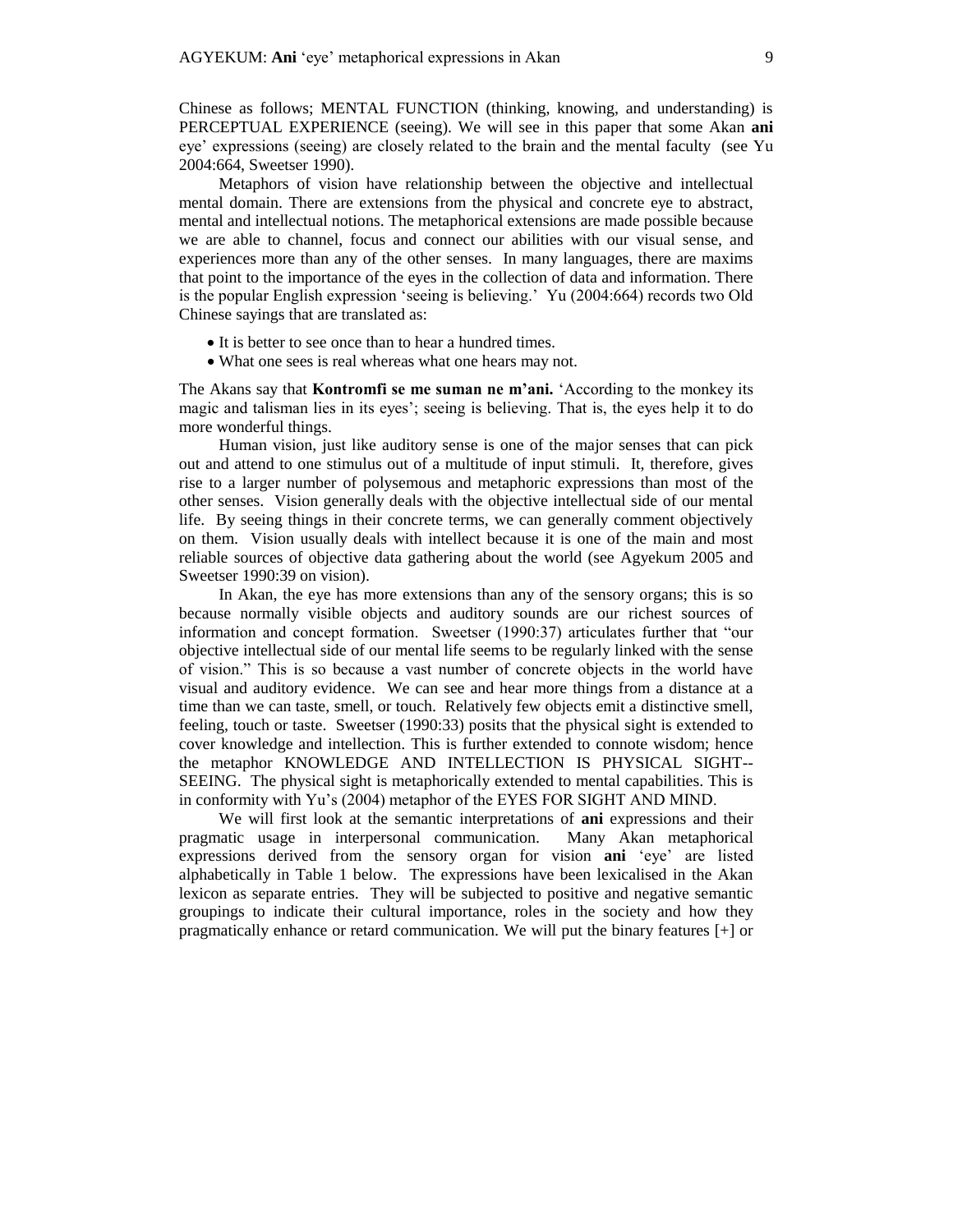[-] before each one of them. However, the objectivity normally depends on the context and the individual.

## 1. 1 STRUCTURE AND ANALYSIS OF **ANI** 'EYE' EXPRESSIONS.

Before I start the analysis of the body part expressions, I would like to first identify the type of morphological structures that can be found. In Akan, most body part expressions are lexicalised as compound nouns. The general feature of the **ani**based compounds is that syntactically, the verb and the object are inverted. This phenomenon of permutation is very pervasive in Akan nominalisation where the object of a verb may occur to the left resulting in OV even though Akan has an SVO word order structure, which normally requires the object to follow the verb. We see the interface between syntax and morphology . While the SVO is syntactic the permuted VO is morphological. We will find this structure in most of our **ani-**based compounds.

Such permutation process is found in examples (a) and (e), where the verbs are followed by the body part **ani** whose positions have been transposed. For instance (a) **animia** is derived from **mia** 'press' **+ ani** 'eye' in (e), **ani bu gu so** comes from **bu + ani+ gu +so**. In other structures like (b), (c) (d) and (f) the **ani** –based nominal follow the same structure of the underlying constituents.

One important feature of the **ani**-based expressions is that they have morphological, syntactic and semantic features. Each of the expreessions is morphologically a compound noun. We will later see in the paper that the nominals can also be expressed in syntactic forms and hence we can have pairs of sentences. Examples are (4) and (5), **aniwuo**, and **ani nwu asm**, (9) and (10), **anibue,** and **bue w'ani**  $(14)$  and  $(13b)$ , **anieden**, and **ani ye den**,  $(15)$  and  $(16)$ , **aniemmers** and **ani ye mmer** and (18) **anidaso** and (17b) **ani da so**. The major feature of the morphological structure of **ani-**based expressions is that in the Asante dialect the nominal may have the suffixes  $-[-2]$ , or  $[-\varepsilon]$ . Again, some of the syntactic structures are sentences on their own where the VP has a verb followed by **ani** as in **mia 'w'ani '**press your eyes', but the morphological ones will always have the **ani** preceeeding the verb or any other word class, as in **animia.**

The internal morphological structure of the body part expressions may be of different types, and each falls under one of the basic structures in 2 below.

| $(2)$ a. Str. 1 body part $(N)$ +<br>ani             | V<br>mia       |                        | Nominal<br>animia                 |
|------------------------------------------------------|----------------|------------------------|-----------------------------------|
| eyes                                                 | press          |                        | 'perseverance'                    |
| b. Str. 2: body part $(N)$<br>ani<br>eyes            | v<br>wu<br>die | <b>SFX</b><br>$\bf{0}$ | Nominal<br>aniwuo<br>'disgrace'   |
| c. Str. 3. body part $(N)$ + Cop Adj.<br>ani<br>eyes | yε<br>be       | den<br>hard            | Nominal<br>anieden<br>'impudence' |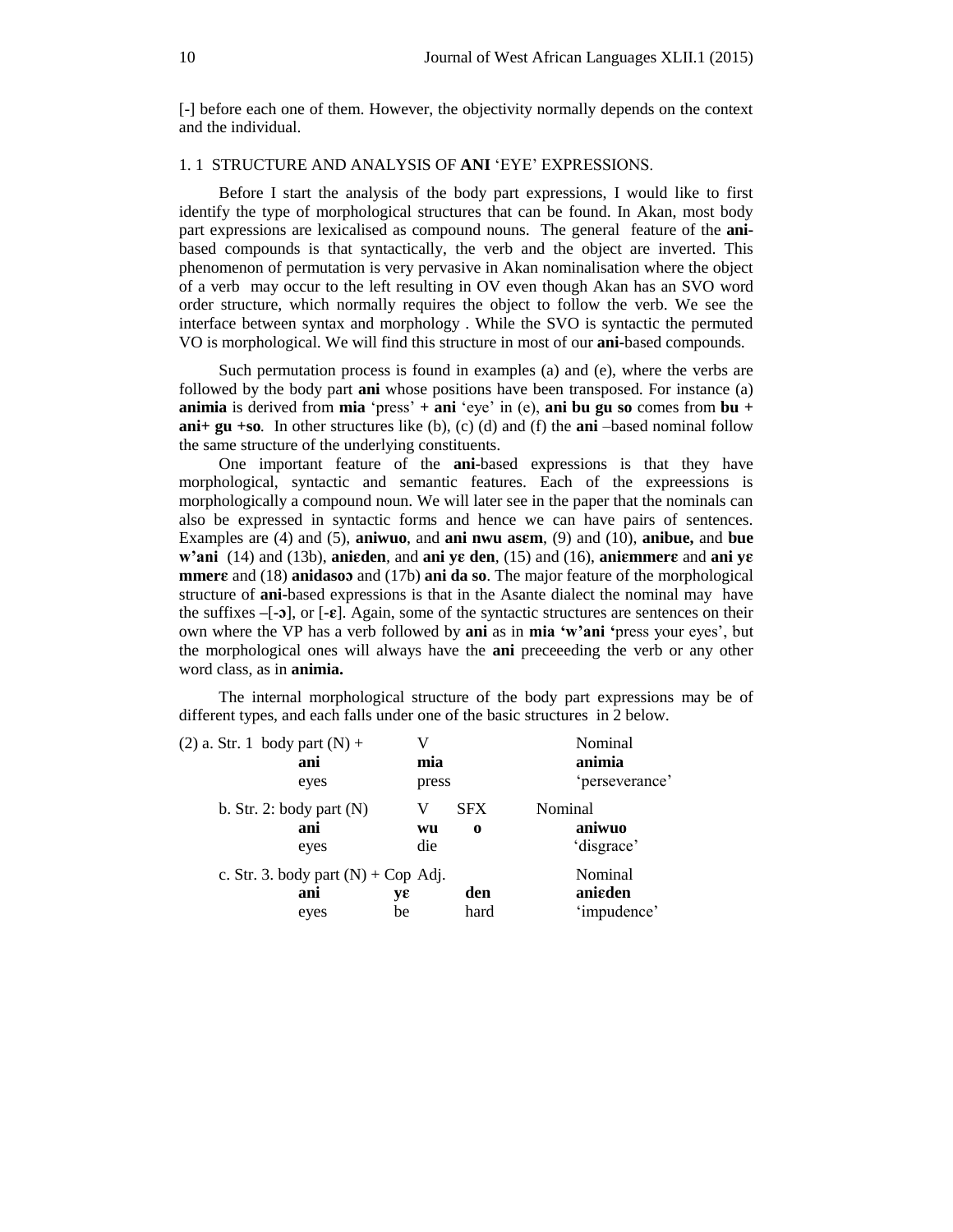|           | d. Str. 4. body part $(N)$ V<br>ani<br>eyes       | V<br>fa<br>pass                 | <b>Postpos</b><br>SO.<br>on | <b>SFX</b><br>$\mathbf{a}$           |              | Nominal<br>anifasoo<br>'oversight'    |
|-----------|---------------------------------------------------|---------------------------------|-----------------------------|--------------------------------------|--------------|---------------------------------------|
| e. Str. 5 | body part $(N) + V$<br>ani<br>eye                 | bu<br>break                     | V<br>gu<br>pour             | Postpos. SFX<br>S <sub>O</sub><br>on | $\mathbf{D}$ | Nominal<br>anibugusoo<br>'negligence' |
|           | f. Str. 6 body part $(N)$<br>ani<br>eyes          | V<br>da<br>lie                  |                             | $N$ (Loc)<br>fam<br>ground           |              | Nominal<br>anidafam<br>'carefulness'  |
|           | g. Str.7: body part $(N)$<br>ani<br>eyes          | Postpos<br>S <sub>O</sub><br>on | N<br>ade<br>thing           | <b>SFX</b><br>E                      | Nominal      | anisoadee<br>'vision'                 |
|           | h. Str. 8. body part $(N)$ Postpos<br>ani<br>eyes | S <sub>0</sub><br>on            | N<br>ade<br>thing           | V<br>see                             | hunu         | Nominal<br>anisoadehunu<br>'vision'   |

We see from the above that a body part expression in Akan is made up of an obligatory body part NP and (a) a noun or (b) a simple or complex VP, made up of a *verb* and a *postposition* or an *adjective*. A body part expression may have an underlying prefix or suffix but these may be covertly or overtly expressed in the surface structure. **ani**.The eye is connected with perception, thought, communicative interaction, negligence, politeness, civilisation, open mindedness, cautiousness, discernment, etc. The **ani** 'eye' metaphors are based on the physiological, biological, psychological, and the socio-cultural functions of the eye.

|                | <b>Akan Expression</b>       | Literal translation | English Idiomatic        |
|----------------|------------------------------|---------------------|--------------------------|
|                |                              |                     | Translation              |
|                | $ani(ani~ani)$ [-]           | eye (eye~eye)       | surface                  |
| $\overline{2}$ | ani~ani-de $\varepsilon$ [-] | eye~eye-thing       | superficial              |
| 3              | ani-bə/ani-fura[-]           | eye-strike/clothed  | blindness                |
| $\overline{4}$ | ani-bere $\varepsilon$ [+,-] | eye-reddens         | desire, longing, lust,   |
|                |                              |                     | distress, wrath,         |
| 5              | $ani-buo[-]$                 | eye-reckon          | impatience, ennui,       |
|                |                              |                     | tediousness              |
| 6              | ani-bue $[+]$                | eye-open            | civilisation, politeness |
| 7              | ani-bu-gu-soo $[-+]$         | eye-break-pour-on   | ignoring                 |
| 8              | ani-da-fam $[+]$             | eye-lie.on-ground   | cautiousness             |
| 9              | ani-da-ho $[+, -]$           | eye-lie.on-body     | awareness, intentional   |
|                |                              |                     | consciousness,           |
| 1              | ani-da-h $5[+]$              | eye-lie-there       | modesty, decency,        |
| $\theta$       |                              |                     | carefulness              |
|                | ani-dane[-]                  | eye-turn            | perversion, distortion   |

| Table 1: Ani Expressions |
|--------------------------|
|                          |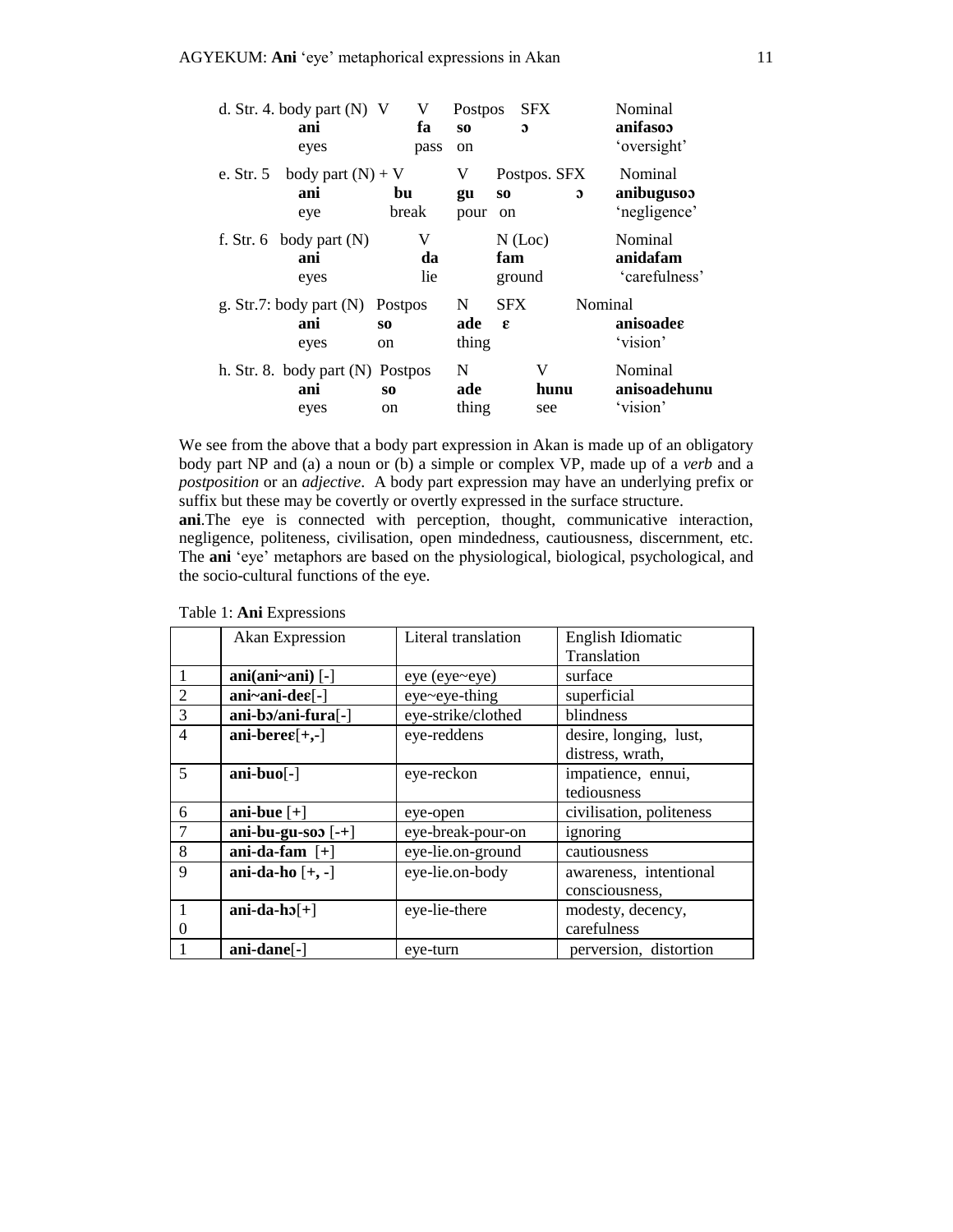| 1                |                                               |                  |                            |
|------------------|-----------------------------------------------|------------------|----------------------------|
| 1                | ani-da-soo $[+]$                              | eye-lie-on       | hope                       |
| $\overline{2}$   |                                               |                  |                            |
| 1                | ani-die <sup>1</sup> /ani-tan [-]             | eye-eat/eye-hate | harassment,                |
| 3                |                                               |                  | victimisation              |
| $\mathbf{1}$     | ani-die <sup>2</sup> $[+]$                    | eye-eating       | Respect                    |
| $\overline{4}$   |                                               |                  |                            |
| 1                | ani-e-den/anu-o-                              | eye-be-hard      | impudence, hardiness,      |
| 5                | $den[+, -]$                                   |                  | obstinacy, audacity,       |
|                  |                                               |                  | haughtiness                |
| 1                | ani- $\varepsilon$ -mmer $\varepsilon$ [-, +] | eye-be soft      | soft, meek and mild        |
| 6                |                                               |                  |                            |
| $\mathbf{1}$     | ani-fa-soo [-]                                | eye-pass-on      | oversight, error,          |
| 7                |                                               |                  | mistake, inadvertence      |
| 1                | ani-fire $[+]$                                | eye-neat         | sharpness of sight,        |
| 8                |                                               |                  | cunningness,               |
|                  |                                               |                  | skilfulness                |
| 1                | ani-gye $\varepsilon[+]$                      | eye-get          | joy, gladness, interest    |
| 9                |                                               |                  |                            |
| 2                | $ani-gyina[+,-]$                              | eye-stop         | longing after,             |
| $\theta$         |                                               |                  | homesickness,              |
|                  |                                               |                  | desire for                 |
| 2                | ani-ha [-]                                    | eye-hunt         | laziness, boredom,         |
| 1                |                                               |                  | sloth, tardiness           |
| $\overline{c}$   | $ani-ka[+]$                                   | eye-touch        | interesting, joyful, glad, |
| $\overline{2}$   |                                               |                  | pleasure, gaiety,          |
| $\overline{2}$   | $ani-ku-ho[+]$                                | eye-kill-on-body | vigilance, fondness        |
| 3                |                                               |                  |                            |
| $\overline{2}$   | $ani-mia[+]$                                  | eye-press        | perseverance               |
| $\overline{4}$   |                                               |                  |                            |
| $\overline{2}$   | $ani-s5[+]$                                   | eye-ignite       | pleasure, delight,         |
| 5                |                                               |                  | contentment,               |
| $\overline{2}$   | ani-sa [-]                                    | eye-chase        | hatred, pursuit            |
| 6                |                                               |                  |                            |
| 2                | $ani-so-ade\varepsilon[+]$                    | eye-on-thing     | vision                     |
| 7                |                                               |                  |                            |
| $\mathbf{2}$     | ani-so-ade-hunu [+]                           | eye-on-thing-see | vision                     |
| $\,8\,$          |                                               |                  |                            |
| $\sqrt{2}$       | ani-soo-hye $\varepsilon$ [+]                 | eye-on-hot       | extrovert, wildness        |
| 9                |                                               |                  |                            |
| 3                | ani-so-dwoo $[+]$                             | eye-on-cool      | calmness, mildness         |
| $\boldsymbol{0}$ |                                               |                  |                            |
| $\mathfrak{Z}$   | ani-te $\varepsilon[+]$ ,[-]                  | eye-clear/open   | prudence, intelligence,    |
| $\mathbf{1}$     |                                               |                  | sagacity, shrewdness       |
|                  |                                               |                  |                            |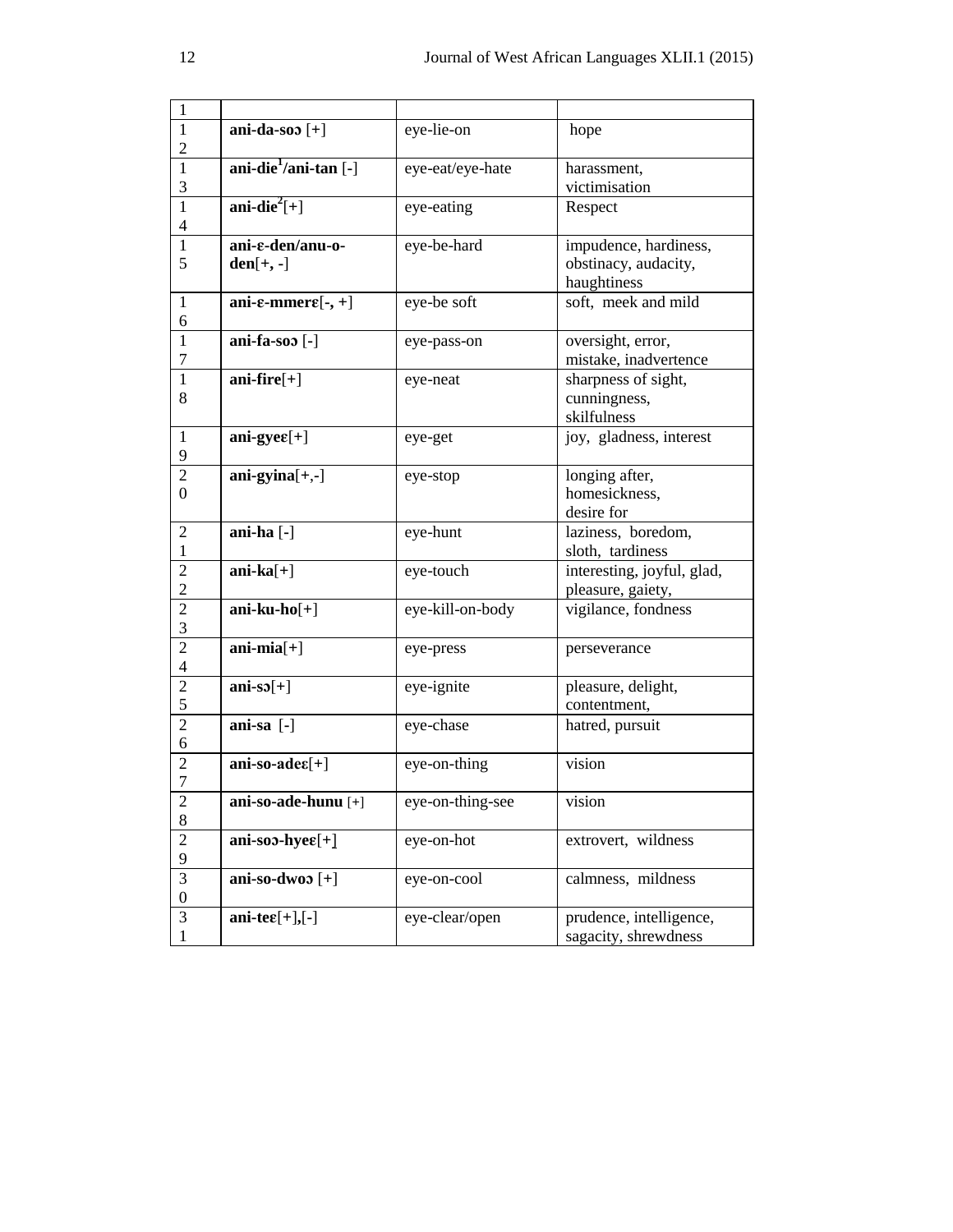| 3              | ani-tane <sup>[-]</sup>   | eye-harass/hate | harassment.         |
|----------------|---------------------------|-----------------|---------------------|
| $\overline{2}$ |                           |                 | intimidation        |
| 3              | ani-too $[+]$             | eye-throw       | consideration       |
| 3              |                           |                 |                     |
| 3              | ani-to $(Fante)$ [-]      | eye-roast/burn  | shame (bashfulness) |
| 4              |                           |                 |                     |
| 3              | ani-wuo $\lceil - \rceil$ | eye-death       | shame, disgrace     |
| 5              |                           |                 |                     |
| 3              | ani-yi~yi                 | eye-withdraw    | carelessness.       |
| 6              |                           | (redupl)        | negligence,         |
|                |                           |                 | heedlessness        |

# 1.2. MORPHOLOGICAL STRUCTURES OF THE **ANI** 'EYE' EXPRESSIONS

There are many types of structures based on the morphology of the **ani**-based nominal compounds (see Section 1.1 (above). We will discuss and analyse them in terms of the categories below.

## **1.2.1**. **Ani + verb**

This is the most common nominal expression from **ani** 'eye'; it is simply formed from a combination of the body organ and a verb (and a suffix in the Asante dialect).

| (3) |     |     | <b>SFX</b>               | Nominal Word |
|-----|-----|-----|--------------------------|--------------|
|     | ani | wu  |                          | aniwuo       |
|     | eye | die | $\overline{\phantom{a}}$ | 'shame'      |

In **aniwuo,** (lit.) 'dead eye', i.e. the eye is dead, and cannot function. A dead eye cannot look up to the face of other people; this is what happens when a person is ashamed.

(4) **Aniwuo nti -n-tumi m-ba ha.** Shame so he-NEG-can NEG-come here. 'Because of shame he cannot come here.

If the person's eyes are dead, then his/her vision and worldview are absent, and the person is now cut off from others. Hansford (2005:153) records a similar expression of dead eyes referring to 'being ashamed' among the Chumburungs of Ghana. The expression can also be found in the Akan sentences below.

| $(5)$ Asem                    | no ve |  | me aniwu. |
|-------------------------------|-------|--|-----------|
| Matter the is                 |       |  | me shame. |
| 'The case is shameful to me.' |       |  |           |

The Akans can put the verb **wu**, 'die', in the negative and say the following;

| (6) <b>Adwoa</b> ani n- |  | WII | asem.                                          |
|-------------------------|--|-----|------------------------------------------------|
| Adwoa eye NEG-die       |  |     | matter                                         |
|                         |  |     | 'Adwoa is not bothered about shameful events.' |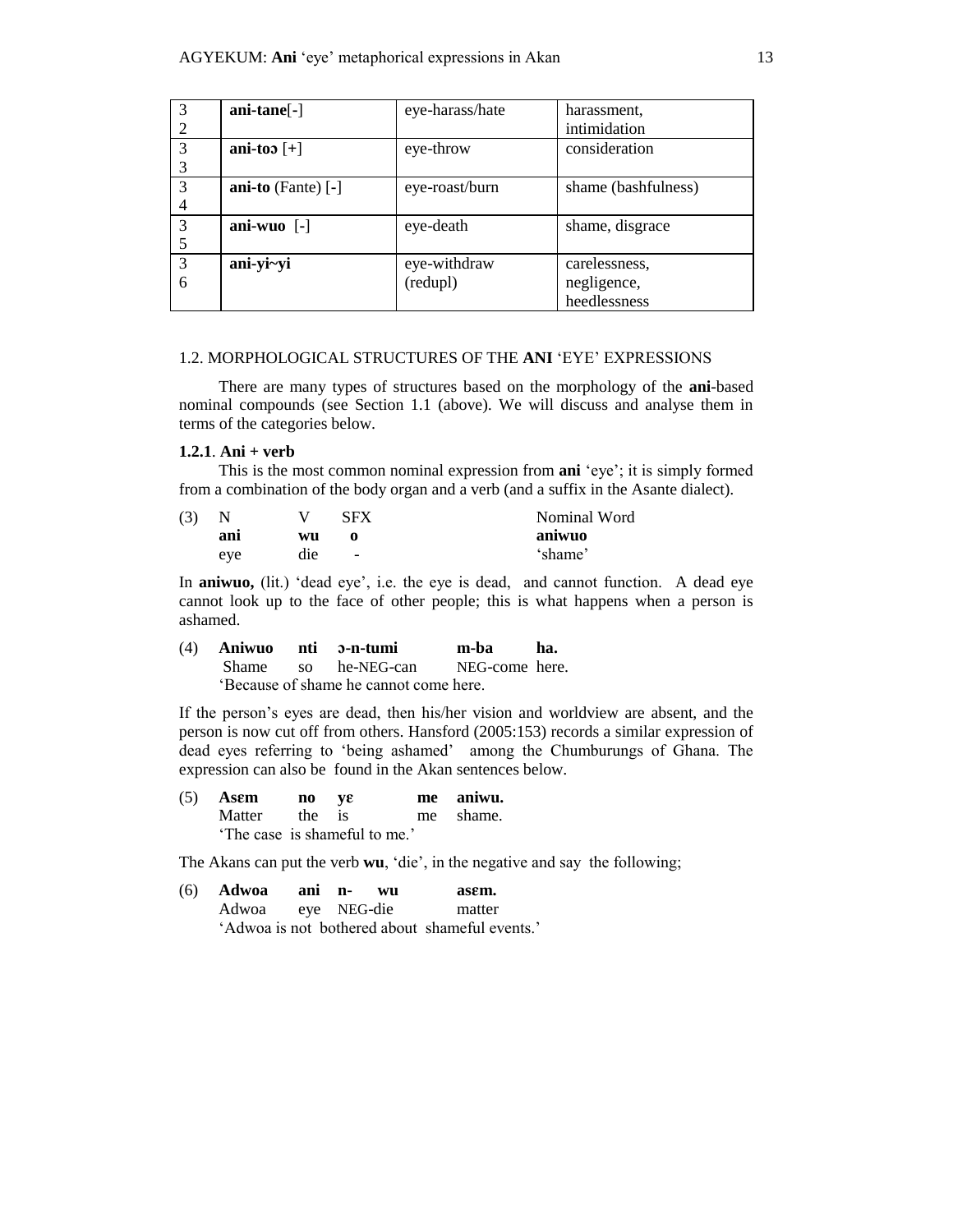This implies that for issues where people would be ashamed of because their eyes are dead and may feel shy, Adwoa's eyes are so strong and tough that they can withstand all kinds of humiliation. Such people are not bothered, and can misbehave notwithstanding the participants, setting and the consequences. Below are other examples in the first category (**ani** + verb).

| (7) |          |         | Nominal Word            |
|-----|----------|---------|-------------------------|
|     | ani      | bue     | anibue·                 |
|     | eye      | open    | 'civilisation'          |
| (8) | N<br>ani | firi    | Nominal Word<br>anifire |
|     |          |         |                         |
|     | eye      | exposed | 'civilisation           |

In Examples (7) and (8) above, the widely opened or exposed eye can see very far and wide. It is exposed to many things and hence has a wider appreciation of the global world. This same eye metaphor is discussed by Yu (2004:672) with the example **kaiyan,** 'open eye', which is extended to "open one's eye; widen one's view or horizon; open one's mental horizon and broaden one's mind". Hansford (2005:152) cites a similar expression among the Ntrubos of Ghana. The Akan and Chinese eye metaphor above falls under the conceptual metaphor:THINKING, KNOWING, OR UNDERSTANDING IS SEEING or, more generally, MENTAL FUNCTION IS PERCEPTION. Let us look at Example (9) below.

| (9) | Abaayewa ketewa |                                    | no | anı      | a-bue.                               |
|-----|-----------------|------------------------------------|----|----------|--------------------------------------|
|     | Girl            | small                              |    | the eves | PERF-open.                           |
|     |                 | 'The small girl's eyes are opened. |    |          | The small girl is civilised/polite.' |

In (9) even though the girl is young, since her eyes are widely opened to the cultural norms and values, she is cultured, polished, civilised, intelligent and polite because she has broadened her mental horizon even at that tender age. It is possible that there are some people in her community far older than her who have not been able to open their eyes widely, and are not well informed about the realities of the world. According to the Akan folk theory, the eyes of a polite person are widely opened and can see things and people within the environment very clearly, and respond to them objectively and tactfully.

The metaphor of one opening his/her eyes widely can also imply being vigilant and able to get ample and truthful knowledge and information about something. In a normal conversation, a lady can advise her colleague whose husband is engaging in extra marital sexual relationship with a neighbouring woman as follows:

(10) **Bue w'- ani yie na wo-b-hunu de -re-k so.** Open your eyes well and you FUT-see what it-PROG-go on. 'Open your eyes widely and you will see what is going on.'

The above means that one can only be well informed if the eyes, which are the source of information gathering are widely opened. This is the tool used in monitoring and gathering information, and data needed for proper investigation. If the lady who is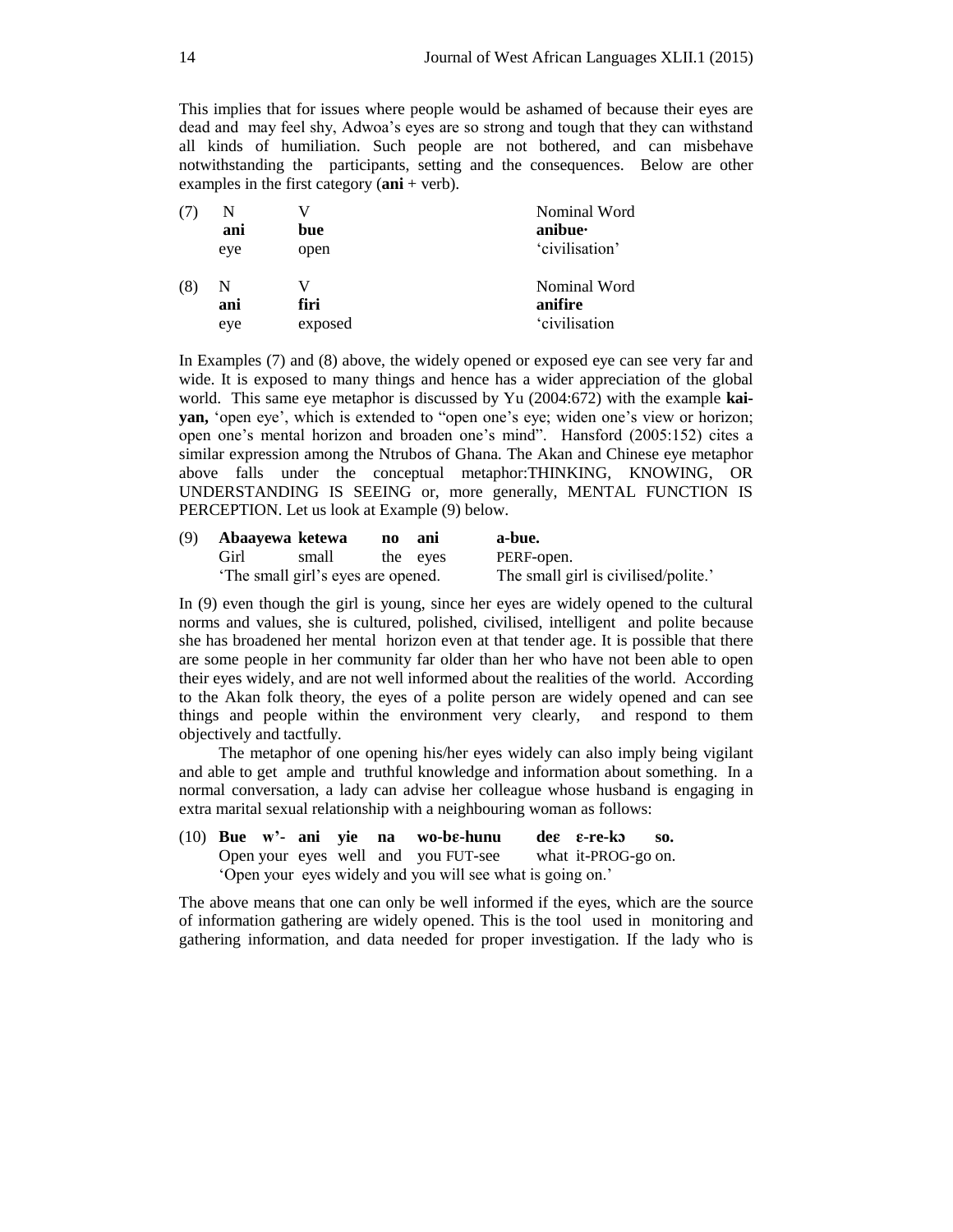advised above does not turn a blind eye on the friendship between her husband and the other woman, she will eventually know that their relationship goes beyond mere friendship, and that they are having a sexual relationship..

In the above analysis, the opposite of **bue,** 'open' is **kata,** 'close'; as in **X ani akata,** 'X's eyes are closed', to mean X is not observant. However, this is not very popular, its equivalent **X ani ab, X ani afura',** 'X is physically blind' is used to imply that 'X is not being observant' and cannot see things that are very noticeable to other people.

The concept of negligence, irresponsibility and shying away from work can be represented by a metaphor from the eye.

| $(11)$ . N |                                                 |             |                         |     | Nominal Word |      |
|------------|-------------------------------------------------|-------------|-------------------------|-----|--------------|------|
|            | ani yi                                          |             | vi                      |     | aniyiyie     |      |
|            | eve                                             | remove      | remove                  |     | 'negligence' |      |
| (12)       | Amo a-ye                                        |             | anivivie a-             | see | adwuma       | no.  |
|            |                                                 | Amo PERF-do | eye remove PERF destroy |     | work         | the. |
|            | 'Amo has collapsed the work due to negligence.' |             |                         |     |              |      |

Negligence is conceptualised as the situation where somebody sees something but instead of paying attention to it, he removes his eyes as if he has not seen it. In the above, Amo "removed his eyes" on the job and the workers did what they liked, and in the end things fell apart leading to the collapse of the job.

Examples of the first category where the eye is followed by a verb include nos. (3-5), (11), (13), (18-22), (24-26), and (31-35) in Table 1

## **1.2.2 Ani + copula verb + adjective**

The metaphorical extension of **ani** can also be made up of the sensory organ plus the copular verb **y** 'to be', and an adjective as seen below; syntactically, this can be a whole sentence.

| $(13)$ a. N |                                     | Cop Adj. |                   |  | Nominal                 |
|-------------|-------------------------------------|----------|-------------------|--|-------------------------|
|             | ani                                 | VE       | den               |  | aniyeden -> aniaden     |
|             | eye                                 | be       | hard              |  | 'impudence/haughtiness' |
|             | $(13)$ b. Absfra no ani ye den dodo |          |                   |  |                         |
|             | Child                               |          | the eyes Cop hard |  | too much.               |
|             | 'The child is too haughty.'         |          |                   |  |                         |

If the eyes are tough, the person is so tough and resilient and cannot be controlled or bullied, s/he is not humble and is ever ready to do what s/he feels is suitable, and will resist any oppression. Hansford (2005:153) records that in Chumburung, occasionally having strong eyes implies stubbornness.We can have an example like (14) below:

| (14) Aniaden nti abofra                       |  | no a-n-tumi                                       | a-n-tena. |
|-----------------------------------------------|--|---------------------------------------------------|-----------|
|                                               |  | Impudence so child the PAST-NEG-can PAST-NEG-stay |           |
| 'Due to impudence, the child could not stay.' |  |                                                   |           |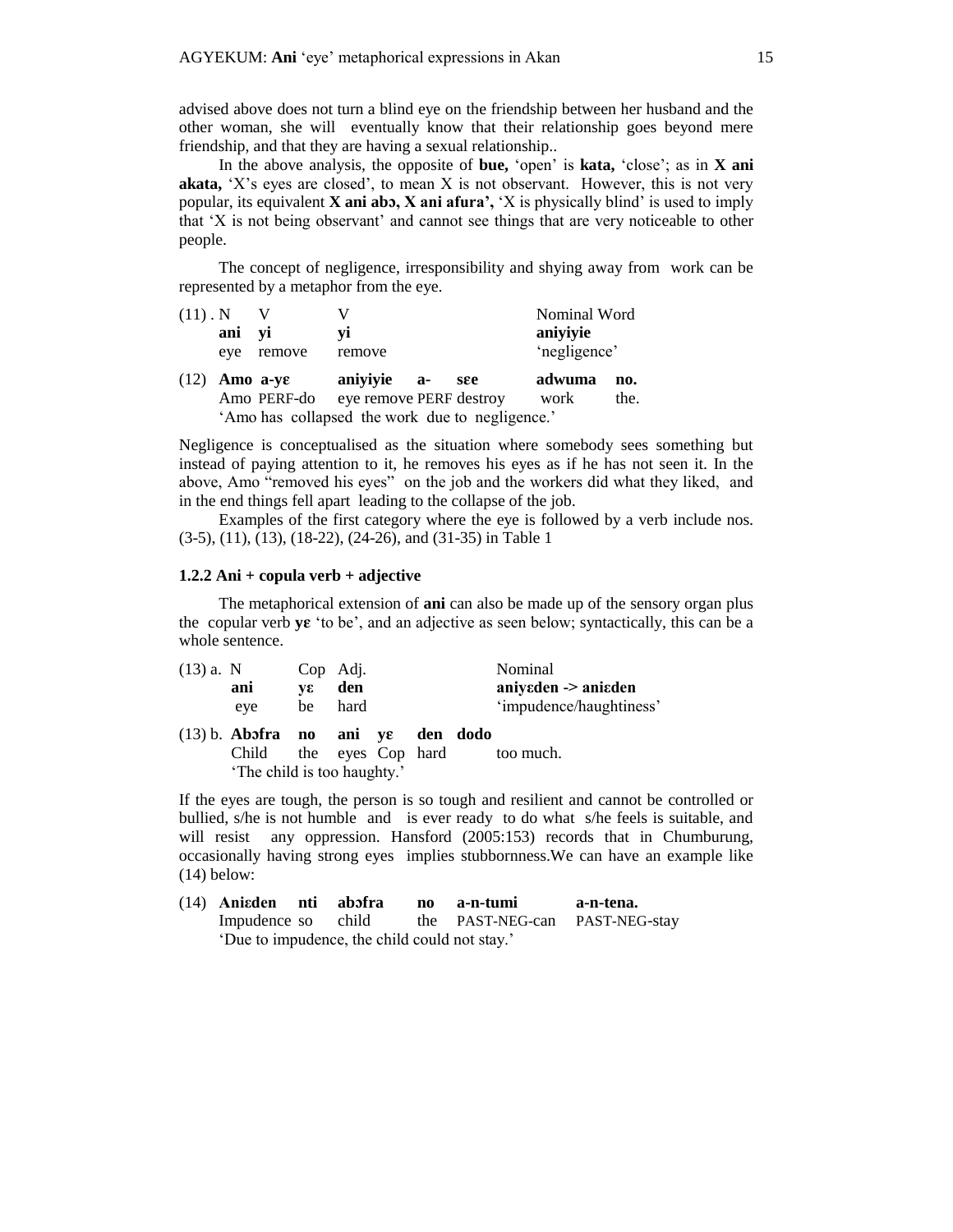The opposite of **aniarchelic is aniammers** as seen below, in (15) and (16).

| $(15)$ N | ani<br>eye          | vε<br>be | Cop Adj.<br>mmers<br>soft |                                                         | Nominal<br>'meek'                                       | ani ye mmere $\rightarrow$ aniemmere |
|----------|---------------------|----------|---------------------------|---------------------------------------------------------|---------------------------------------------------------|--------------------------------------|
|          | $(16)$ Ama<br>Ama's |          |                           | eye be soft<br>SO<br>'Ama is meek so people bully her.' | ani ye mmere enti nkurofoo sisi no.<br>people bully her |                                      |

An identificational suffix **-fo** is attached to **aniεmmerε** to derive **aniεmmerεfo** 'a meek person Among the Akans, the metonymic 'soft eye people' refers to meek people who are not able to withstand intimidation, harassment, oppression and suppression. Such people easily give in so people consider them to be meek and vulnerable, and bully them. People with soft eyes easily break into tears when in trouble or distress. Children who cry easily are also described as having "soft eyes". Since the eyes are considered to be very soft if anything touches it, it is greatly affected and tears overflow. The words "hard" and "soft" retain their opposition in the figurative usage.

## **1.2.3. Ani+ verb + postposition**

The **ani**-expression can also be formed by the *sense organ, a verb* and a *postposition.* These verbs indicate the experiences the physical eye undergoes, and the states it assumes day in day out. In the expressions for hope, awareness, and intention, even though it is the eye that is found in the expressions, it is rather the person or the mind that hopes for something or become aware of something. Hence the eye is a metonym for the person's attribute or personality. The frame is as in (17a) below:

| $(17)$ a. |      | N<br>ani<br>eye          |        | V<br>da<br>lie |                  | Postpos<br>SO.<br>top |                                                                                                                                                       | anidasoo<br>'hope' | Nominal Word                                 |  |            |
|-----------|------|--------------------------|--------|----------------|------------------|-----------------------|-------------------------------------------------------------------------------------------------------------------------------------------------------|--------------------|----------------------------------------------|--|------------|
| $(17)$ b. |      | ${\bf M}^{\prime}$<br>My | ani da |                | $\bf{S0}$        | $s\epsilon$           | daakye<br>eyes lie top that future I<br>'I hope that in future I will be rich.'                                                                       | me                 | $-(b)\epsilon$ -nya sika.<br>FUT have money. |  |            |
| $(18)$ a. |      | I have                   | Me-wo  |                | anidasoo<br>hope | SE                    | daakye $m(e)$ -(b) $\varepsilon$ -nya sika.<br>that future I<br>'I have the hope that in future I will be rich.'                                      |                    | FUT have money.                              |  |            |
|           |      |                          |        |                |                  |                       | (18) b. Na anidasos n-hye aniwuo, efiri se wo-nam Honhom Kronkron a wo-de<br>And hope NEG- fix disgrace because they-walk Spirit Holy REL they use    |                    |                                              |  |            |
|           | a-ma |                          |        |                |                  |                       | yen no so a- hwie Nyankopon do a-gu yen akomam.<br>PERF-give us CD on PERF-pour God's love PERF-pour our hearts                                       |                    |                                              |  |            |
|           |      |                          |        |                |                  |                       | 'And hope maketh not ashamed; because the love of God is shed abroad in our<br>hearts by the Holy Ghost which is given unto us." (King James Version) |                    |                                              |  | Romans 5:5 |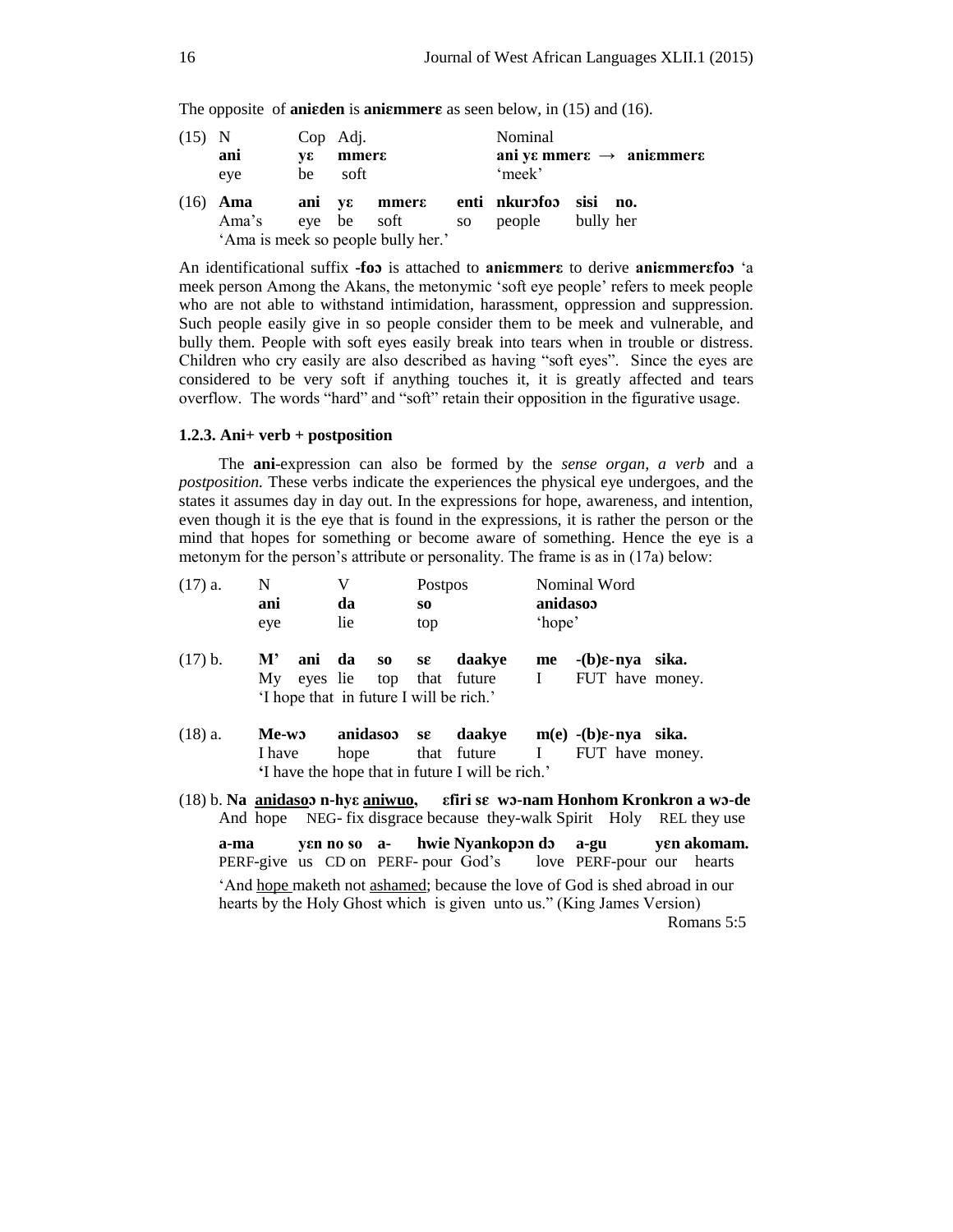The concept of hope is indicated by the eyes lying or casting glimpse at something yet to happen. The above passage has two body part expressions, while a language like English has lexicalised items that have nothing to do with body part, Akan consistently and metaphorically extends body part lexicon to refer to these abstract notions.

In **anidaso,** the eyes are literally lying on something yet to come or happen, and hence focuses on the item so that it is not missing; Akan thus has the metaphor EYES ON FUTURE IS HOPE Example (18a) implies that my eyes, metonymically representing my brains and the entire personality, are focused on being rich in future, and I have to work hard towards that.

Let us now consider the expression **anidaho,** which means intentional or awareness.

| $(19)$ N |     |     | <b>Postpos</b> | Nominal Word              |
|----------|-----|-----|----------------|---------------------------|
|          | ani | da  | ho             | anidaho                   |
|          | eye | lie | beside         | 'awareness, intentional'. |

This expression can have two realisations namely, negative and positive as in examples (20) and (21) below. The expression **anidaho,** 'intentional' is literally conceptualised as the eye lying by the side of the thing so that if the person wants to do the thing perfectly well, he should be able to do it. The extension is that the society requires responsible citizens to be vigilant and concentrate on their work.

The negative is where the person intentionally performs something negatively when he knows that the effects will be detrimental to others, as in example (20) below.

(20) **Kofi ani da ne ho na -sεe-e kεntεn no.** Kofi eye lies his body/side and he-spoil-PAST basket the. 'Kofi intentionally spoiled the basket.'

The **ani-**based expressions in this section reveal that the same idea may be expressed morphologically or syntactically. The difference between example (19) and (20) is that in (19) **anidaho** is a morphological or lexical rendition of the **ani-**based expression. In (20), we have a syntactic rendition, where the **ani-**based expression is a whole sentence. We use the reflexive expression **X ani da X ho** (lit.) 'X's eye lies on X self', to indicate that X is aware and conscious of what he did and it was intentional. This is considered negative to imply that the action of X was unacceptable and is punishable.

The expression can be used positively by adding **so,** 'on', to indicate that the person is conscious or aware of what he is doing and therefore will do it well.

(21) **Kofi ani da ne ho so sε -bε-sua adeε yie.** Kofi eye lies his body on that he-FUT-study thing well. 'Kofi is conscious that he will study well.'

Kofi's conscience will always prompt him to study, and he is aware of that.

### **1.2.4.** Ani+ postposition  $N + (V)$

It is possible to have a structure where the **ani** 'eye' is directly followed by a postposition and then a noun, and an optional verb. Let us look at the following example.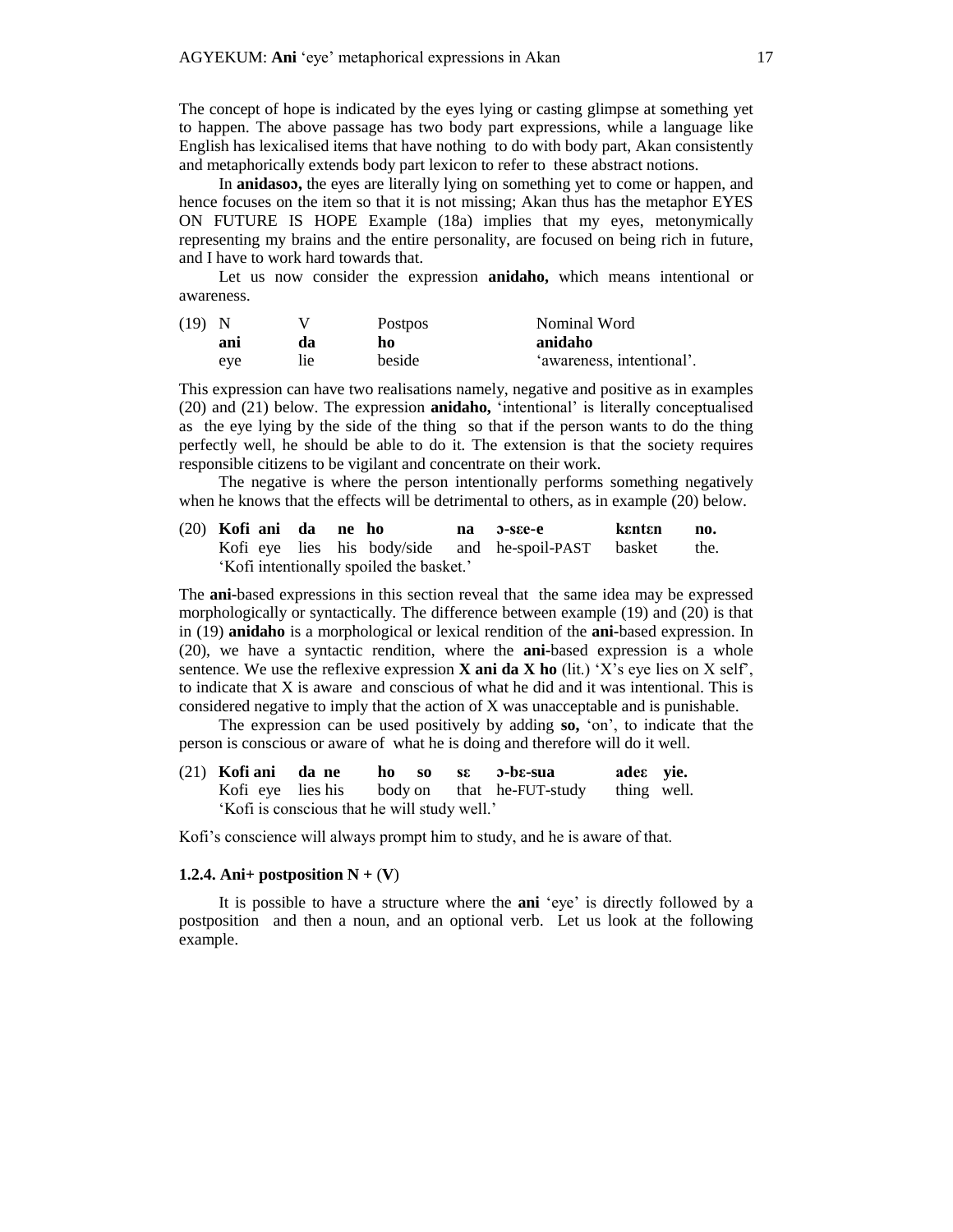| $(22)$ N |     | <b>Postpos</b> |           | Nominal Word       |
|----------|-----|----------------|-----------|--------------------|
|          | ani | SO.            | ades hunu | anisoadehunu       |
|          | eye | on             | thing see | 'vision/foresight' |

(23) **Abusuapanin no anisoadehunu ne sε abusua no bε-nya sika.** Family.head the vision is that family the FUT-get money. 'The family head's vision is for the family to be rich.'

Apart from the morphological structures in this section, the **ani-**based expressions have some semantic connotations that are worth discussing. In discussing issues about foresight, Yu (2004:679-680) states that "the Chinese talk about seeing in terms of 'eye light' sent from the eyes to the target and the eye light is further mapped onto the domain of mental states and activities." In 23 above, the family head's eyes are focussed on a positive target yet to come. People with such metaphorical eyes have the mental capabilities to predict things in the future; they are expected to be prosperous and achieve something better in future. Such people are considered to have long-range vision and can see farther than others. Their long-sighted vision refers to their mental capabilities and since their 'eye light' is far and large, they are visionary and have great wisdom and predictive power (see Yu 2004:670). Yu (2004:674) emphasises that among the Chinese, those who have extraordinary mental capability and wisdom are often said to have "unique eye". The metaphor is UNIQUE EYE IS WISDOM ( see also Hansford 2005:153 for a similar metaphor).

Apart from wisdom, the Akans describe the spiritualists, the pastors, oracles and traditional priests, witches and wizards as **ww ani** 'they have eyes' (see Agyekum 2005 on vision). This implies that they are distinguished from all others because they have more eyes than the ordinary people, and can see things in the spiritual realm; but the ordinary person with short-sightedness cannot. They are also described as follows:

## (24) **Barima no nim ahunta-** (**a**)**sm.**  Man the knows hidden matters. 'The man knows hidden/secret issues.'

The Akan folk theory of vision further stipulates that witch-hunters, traditional medicine men, and diviners have spiritual powers that is why with their unique eyes, they are able to hunt the witches and deactivate their powers. There is the belief that they can see witches and their activities even during broad day light. This tallies with what Sweetser (1990:40) states, "that the spiritual world was hidden from our everyday mortal sight and hence only to be seen by those with appropriate inner vision." The metaphor is SPIRITUAL WORLD IS HIDDEN SIGHT

# 2. POSITIVE AND NEGATIVE EMOTIONS AND CHARACTER TRAITS OF EYE EXPRESSIONS

This section focuses on **ani** 'eye' expressions from two semantic domains namely, *character traits* and *emotions.* The expressions indicate the character traits and emotions of the individual as accepted or rejected by the Akan society and culture, and the impact on the person, others, or the society as whole. They are grouped into virtues (positive) and vices (negative) based on Akan societal norms and values. Emotions are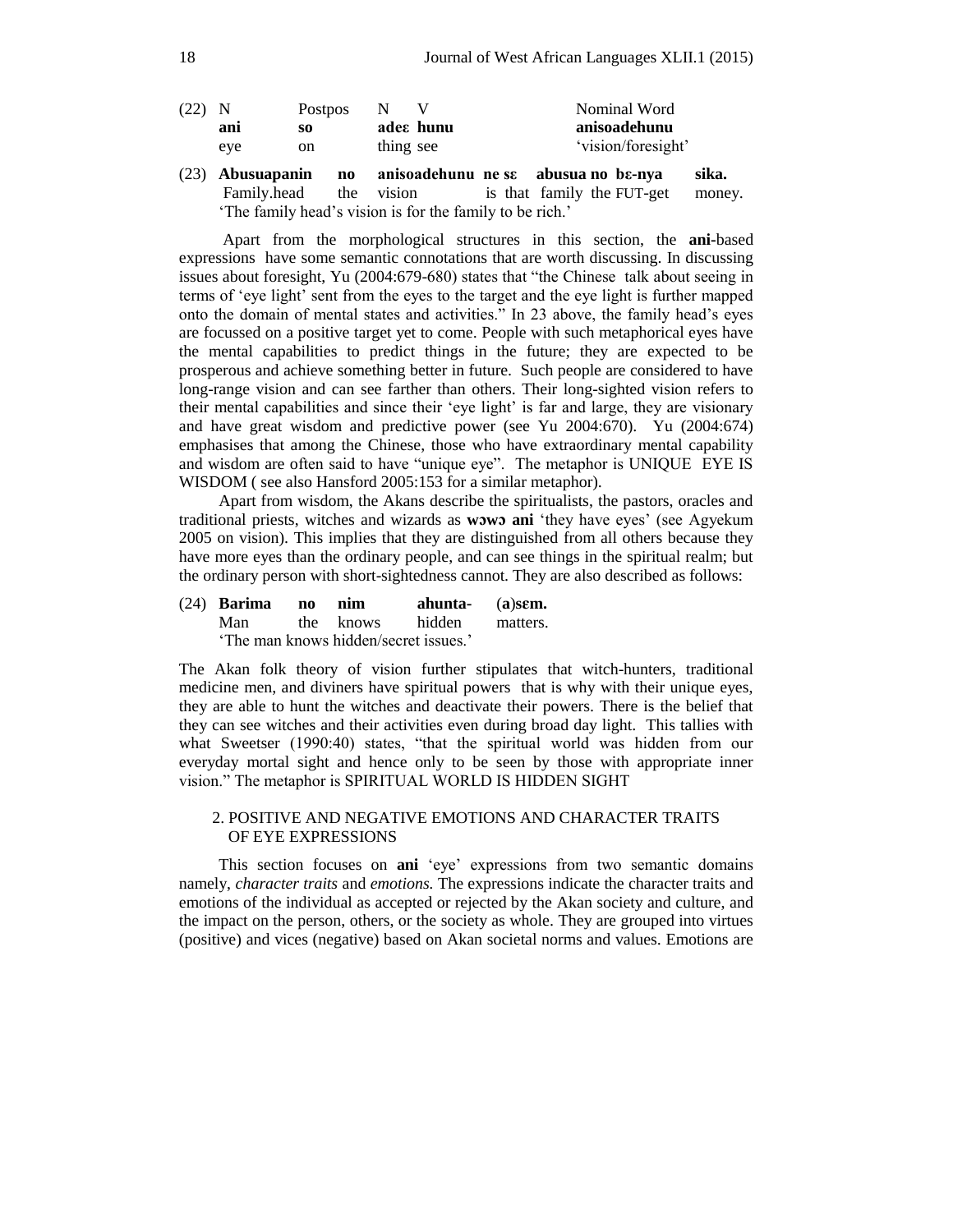combinations of physical and bodily feelings in our various parts of the body and mental realisations (see Enfield and Wierzbicka (2002:2). Some of the derived **ani**  'eye' metaphorical expressions refer to emotions and they can be positive or negative. Enfield and Wierzbicka (2002:5) argue that

a people everywhere are aware that their bodies (especially their insides) are centrally involved in the experiences of emotion… and it is universally true that when people talk about their emotions, they often talk about what is happening inside their bodies.- in their hearts, stomach, insides, chest, throat, pancreas or what have you.

Dzokoto (2010:69) looks at the strong relation between the body and the mind and states that "African traditional medicine includes a focus on harmony, presenting an alternative ontology of the self in which the self is conceptualised as a holistic entity in which the mind and the body are not separate but parts of each other." This is a metonymic representation.

## 2.1. POSITIVE EMOTIONS AND CHARACTER TRAITS

Positive emotions and character traits are those highly recommended and accepted by the Akan society and they give joy, peace, hope, freedom and self consciousness to the person and the society. There are some strong virtues among the Akan that are derived from **ani** 'eye', to imply that the entire body has the propensity of providing virtues to make socialisation and social harmonisation complete. Some of these are **anibue** 'civilisation/politeness', **anidah** 'modesty, carefulness, presence of mind', **anidaso/anyidado** 'hope', **anidie** 'respect', **anidafam** 'cautiousness', **anifire** 'sharpness of sight, cunningness, skilfulness', **anigyeε,** 'joy, happiness, gladness, interest', **anika** 'interesting, joyfulness, gladness, pleasure', **anikuho** 'vigilance, focus', **animia** 'perseverance', **anis** 'pleasure', delight, contentment', **anisoadehunu,** 'vision, foresight', **anisodwo** 'calmness, mildness', and **anito** 'consideration', Let us look at some examples of these words starting with **anidie**, respect.

|  | $(25)$ Na wo- am- fa w'- anidie                                    |  |  | am- ma ebi-nom. |  |  |
|--|--------------------------------------------------------------------|--|--|-----------------|--|--|
|  | And you NEG-PAST take your respect NEG-PAST give some people       |  |  |                 |  |  |
|  | ne wo m-fe $\varepsilon$ am- ma a- tiri-mu- $(y)$ den-foo.         |  |  |                 |  |  |
|  | and your PL-year NEG-PAST give Prefix head inside COP hard people. |  |  |                 |  |  |

 'And you do not give your respect to people and your years to hard head people.' 'If you do, others will gain the respect that you once had, and you will die young. at the hands of merciless men.' (Proverbs  $5:9$ )<sup>5</sup>

|        |            |       |                    | (26) Na des 5- hume no hununkwa, na 5- nya |             |  |  |
|--------|------------|-------|--------------------|--------------------------------------------|-------------|--|--|
|        |            |       |                    | And who he sees me CD sees life,           | and he gets |  |  |
| Lord's | Awurade ho | there | aniso.<br>pleasure |                                            |             |  |  |

'The man who finds me finds life, and the Lord will be pleased with him.' (Proverbs 8:35)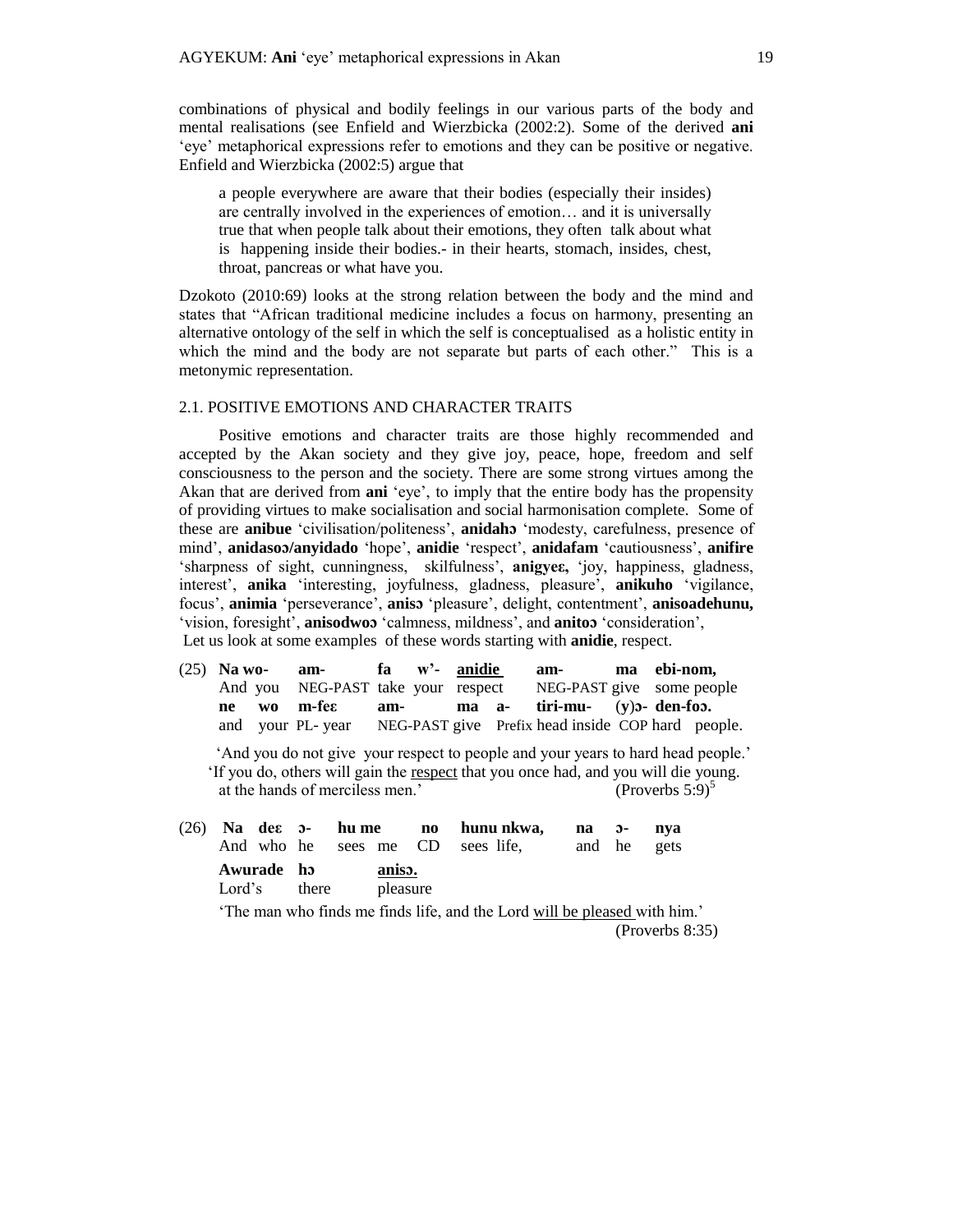Let us look at some sample sentences beginning with  $\text{anigye}(\varepsilon)$ , 'happiness'.

|  | $(27)$ Ama de anigyes hyia-a |                                       | ahohoo no.     |  |
|--|------------------------------|---------------------------------------|----------------|--|
|  |                              | Ama use happiness meet PAST           | strangers the. |  |
|  |                              | 'Ama heartily welcomed the visitors.' |                |  |

The word **anigye**( $\varepsilon$ ) has the suffix  $-\varepsilon$  to indicate that it is morphologically a compound noun derived from the noun **ani** 'eye' and the verb **gye,** 'collect, receive, get, attract'. It is used in three syntactic constructions that are all positive as seen in example 28 below..

(28) a. X **ani gye**  $\rightarrow$  'X is happy'

b. X **ani gye** [Y], and Y should be a place or location, X feels comfortable

c. X **ani-gye** [Y] **ho**, X is happy with Y, and Y should be a thing or a person.

Let us look at examples from these syntactic expressions using **ani** 'eye' and **gye** 'get'. In these constructions, **gye** 'get, receive' is the verbal component and can be inflected for tense, aspect and negation.

(29) **Mansa ani gye pa ara.** Mansa POS. eye get/attract very much. 'Mansa is very happy.'

Her eyes attract or get into contact with the things in the environment including the people, flora, fauna, food, weather and others.

|            |         |    |  |         | (30) Na m'- ani gye ne wi yi ase asaase                                  | SO <sub>2</sub> | na  |
|------------|---------|----|--|---------|--------------------------------------------------------------------------|-----------------|-----|
|            |         |    |  |         | And my eyes get and sun DEF under earth                                  | <sub>on</sub>   | and |
| $m'$ - ani |         | ka |  | w nnipa | mu.                                                                      |                 |     |
|            | my eves |    |  |         | touch in people inside.                                                  |                 |     |
|            |         |    |  |         | 'I am happy with the world and pleased with human race.' (Proverbs 8:31) |                 |     |

The notion here tallies with the schema outlined by Yu (2004:666) among the Chinese where there is a common image schema SOURCE-PATH-GOAL upon which we have the conceptual metaphor EYES ARE LIGHT SOURCES, SEEING IS REACHING OUT AND TOUCHING. The resultant basic conceptual metaphor is SEEING IS TOUCHING (see Yu 2004:668).

Hansford (2005:152) records that in Chumburung, the verb **gyi**, 'to eat' is collocated with **akat,** 'eye' hence **akatgyi,** (lit.) 'eyes eating' means happiness'. The experiencer's eye travels along a path and hits the target, the target attracts the person's attention, and he responds to the information sent to him by the eye. In (31) below, Mansa's eye hits the target place called Kumasi while in (32) the target is rice and football.

| $(31)$ Mansa | ani                                        | gye                 | Kumasi. |
|--------------|--------------------------------------------|---------------------|---------|
|              | Mansa POS. eye                             | get/attract Kumasi. |         |
|              | 'Mansa feels comfortable being in Kumasi.' |                     |         |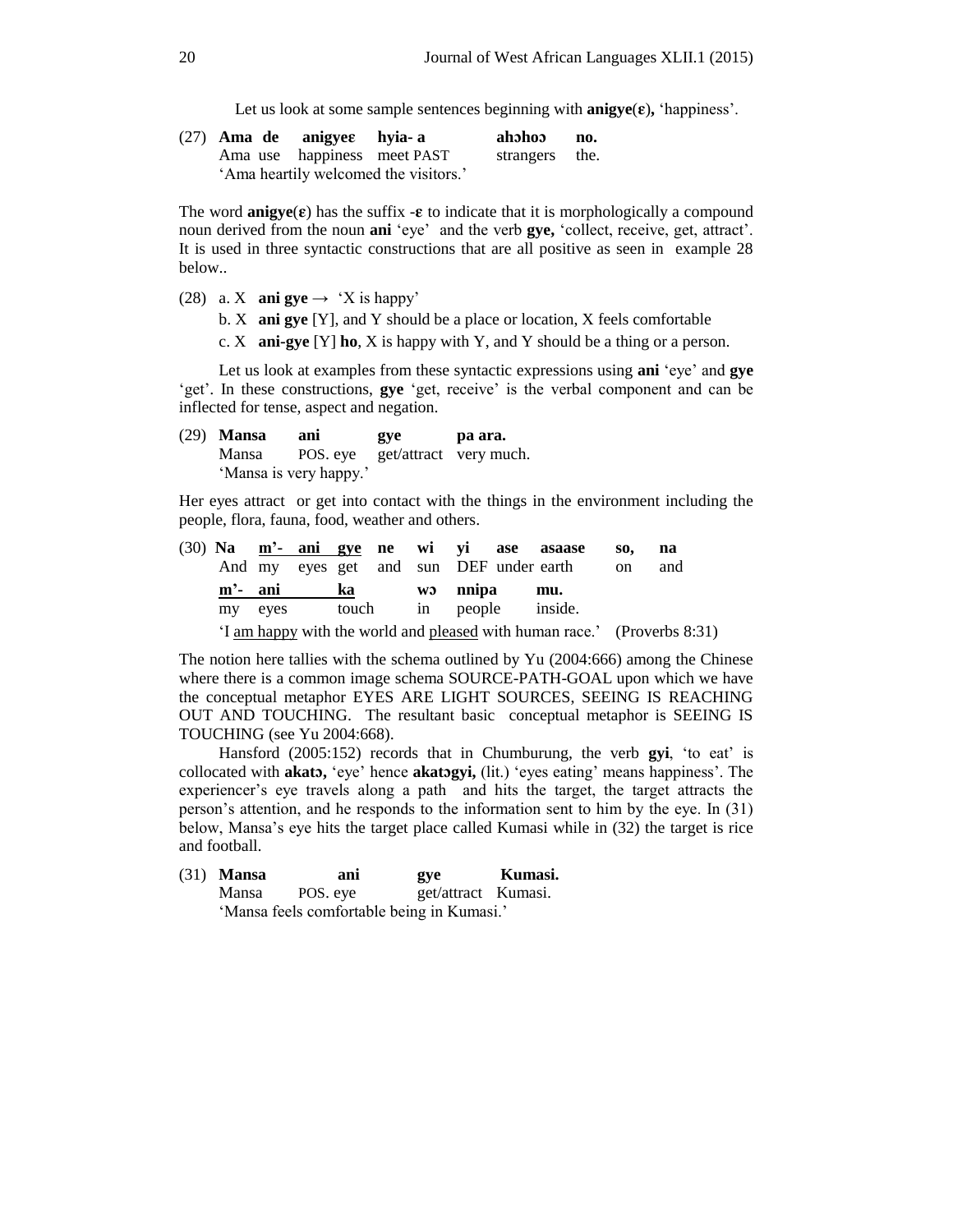| $(32)$ Mansa | ani                                               | gye                           |  | emo ne futboolo | ho.   |
|--------------|---------------------------------------------------|-------------------------------|--|-----------------|-------|
| Mansa        | POS eye                                           | get/attract rice and football |  |                 | body. |
|              | 'Mansa likes/is interested in rice and football.' |                               |  |                 |       |

In Example (32) Mansa is at the subject position, while rice and football are at the object position. In terms of semantics, the rice and football are the stimulus and the percept that attract the eyes of Mansa who is the percipient for them to be in a perfect contact. In this association, Mansa develops love and liking for these items, but it is her eyes that act as the metonym to bring the attention, message, knowledge, desire and the love of the items to the brain, the heart and the person. Example (32) can also refer to a person to indicate that s/he admires or loves him either for ordinary purposes or for romantic reasons; we can have an example like (33).

(33) **Mansa ani gye Kofi ho** Mansa eye get/attract Kofi body. 'Mansa admires/loves Kofi.'

Here, Mansa loves or admires Kofi for his behaviour, competence or social relations. The exterior part **ho,** 'body' is essential for that is what first attracts Mansa via her eyes**.** The **ho,** 'body' is the metonym for the personality and character traits.

The **anigye** nominal expression in example (27) is rendered morphologically and this is attested by the suffix  $\varepsilon$  attached to it in the Asante dialect of Akan. The other examples from (28-33) are rendered syntactically with the **ani-** as the subject and hence the suffix  $\varepsilon$  cannot be attached to the verb **gye**.

Let us also consider the expression **anisoadehunu,** 'vision', this nominal is made up of, **ani** 'eye', + **so,** 'on', + **ade,** 'thing',+ **hunu;** 'see'. It, literally, means that the eye can see because it is focussed on something; and the sight is extended to cover those that are not within reach at the current time, but to things yet to come (future). It can mean "vision or foresight". The nominal; **anisoadehunu** as a binary-branching compound that is formed from the VP made up of (a) the verb **hunu** and (b) the NP **ani+ so + ade**. In the nominalisation process, the verb and the NP are permuted.

(34) **Opoku w ani so ade hunu enti - bε- yε yie.** Opoku has eye on thing see so she- FUT- be well. 'Opoku has vision so he will prosper.'

The Akan society admires the youth, adults and leaders who have vision and foresight. Visionary leaders like the first president of Ghana, Kwame Nkrumah are highly respected. On the contrary, a visionless person who lacks foresight and sense of direction is reprimanded and labelled as **nni anisoadehunu,** 'he has no vision'. During a phone-in radio programme at Peace FM in Accra, on  $3<sup>rd</sup>$  June 2011 one caller remarked as follows:

|       |  |                                                     |  | (35) Prof. Mills ne n'aban no n-ni anisoadehunu |
|-------|--|-----------------------------------------------------|--|-------------------------------------------------|
|       |  | Prof. Mills and POS. government the NEG-have vision |  |                                                 |
| biara |  | enti na ve-re-bre no.                               |  |                                                 |
| any   |  | so FOC we-PROG-suffer CD.                           |  |                                                 |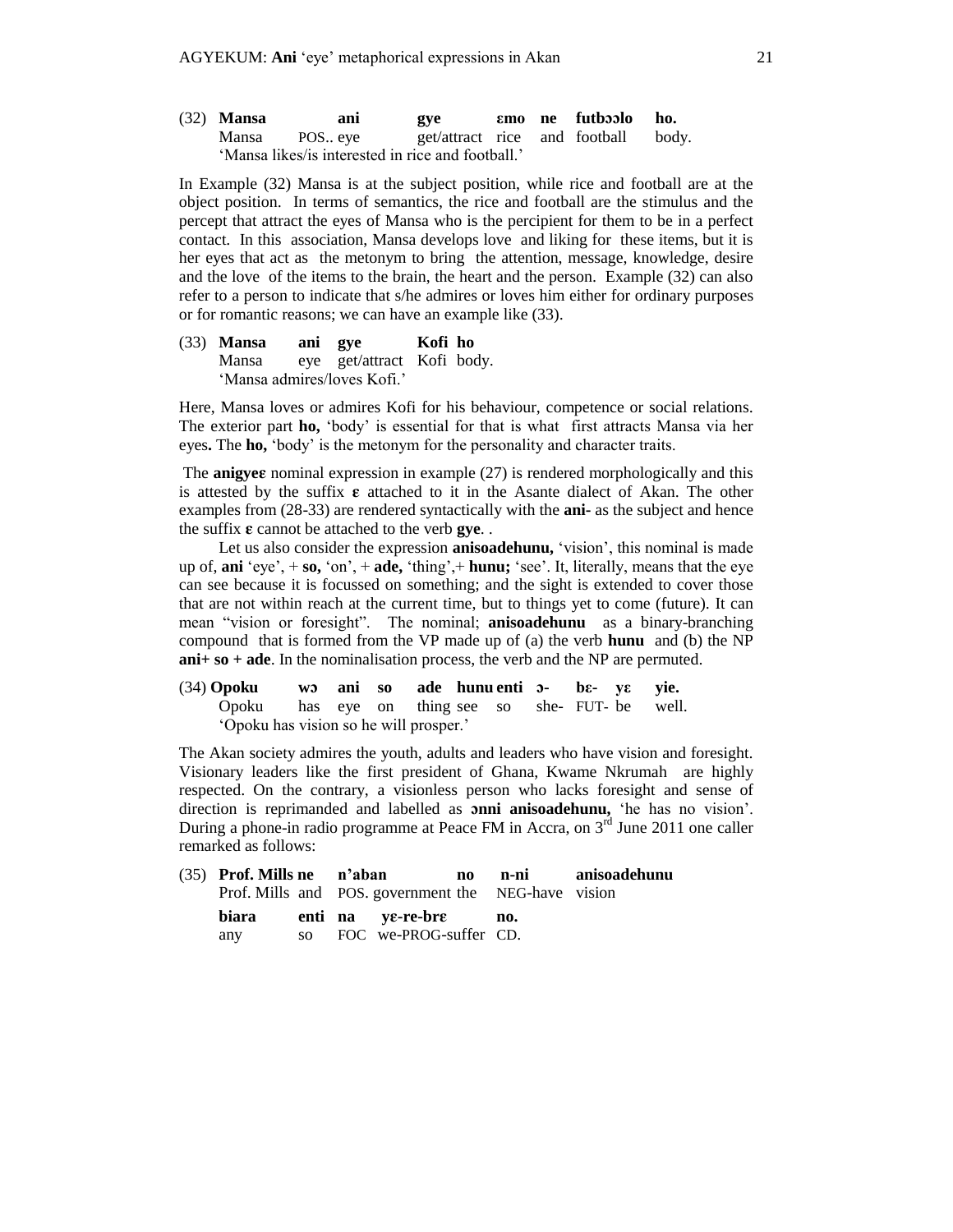'Prof. Mills and his government do not have any vision that is why we are suffering.'

The above sentence was an indictment on the late Ghanaian president's administration, and it was not surprising that some of the accusations were coming from some members of his own party especially, the founder of his party, ex-president J.J. Rawlings. The form **no,** the last word in the second line is a clause final determiner (see Saah 2010). The Akan metaphor of having an eye to depict a vision, tallies with Yu's (2004:670) report among Chinese that:

When one's 'eye light', like a torch, travels farther in the dark, the seeing person is one of vision and wisdom. On the other hand, if someone's 'eye light', is 'short and shallow', this person lacks intellectual wisdom and can only 'see what lies right in front of the eyes'. If one's 'eye light' is as tiny as a bean, it will not help the person 'see' in the dark and the person is one of narrow vision and little wisdom. One's mental capacity depends on how 'bright' one's eyes are (Yu 2004:670).

The above and the comment by the caller on Peace FM radio bring into focus the strong correlation between eyes and visionary leadership; EYE IS VISION, BRIGHTER EYES IS INTELLECTUAL WISDOM.

Let us now look at the expression **anidaso**, 'hope' made up of **ani** 'eye', **da**', **so**, 'on', and it means that the 'eyes are lying on something yet to come' (see Example (18) in Section 1.2 3).

(36) **Yε -w ani- da- so sε Ghana bε- yε yie.** We have eye lie on that Ghana FUT. be well. 'We have the hope that Ghana will be prosperous.'

Example (36) connotes that our eyes are focussed on something; and that is, 'our country should be prosperous'. The word **anidaso** is normally channelled through something that will be beneficial in the future (posterior time) but could be in the past..

There is another positive term **anidafam,** 'cautiousness' and it has the following morphological components:

| (37) N |      |     | <b>Postpos</b> | Nominal Word  |
|--------|------|-----|----------------|---------------|
|        | ani  | da  | fam            | anidafam      |
|        | eyes | lie | ground         | cautiousness. |

The above metaphorical expression can be conceptually formulated in Akan as SEEING CLOSE TO THE GROUND IS CAUTIOUSLY GATHERING INFORMATION. It implies that to be able to monitor something very well, one has to put one's eyes close to the ground so that the eye can pick everything in the environment. We can have example 38 below. In Chumburung 'eyes lying down' means discernment. (Hansford 2005:152)

(38) **Fa w' -ani to fam na wo-b- hunu biribiara pefee.** Take POS. eyes put ground and you FUT see everything glaringly. 'Monitor ( watch carefully) and you will see glaringly what is going on.'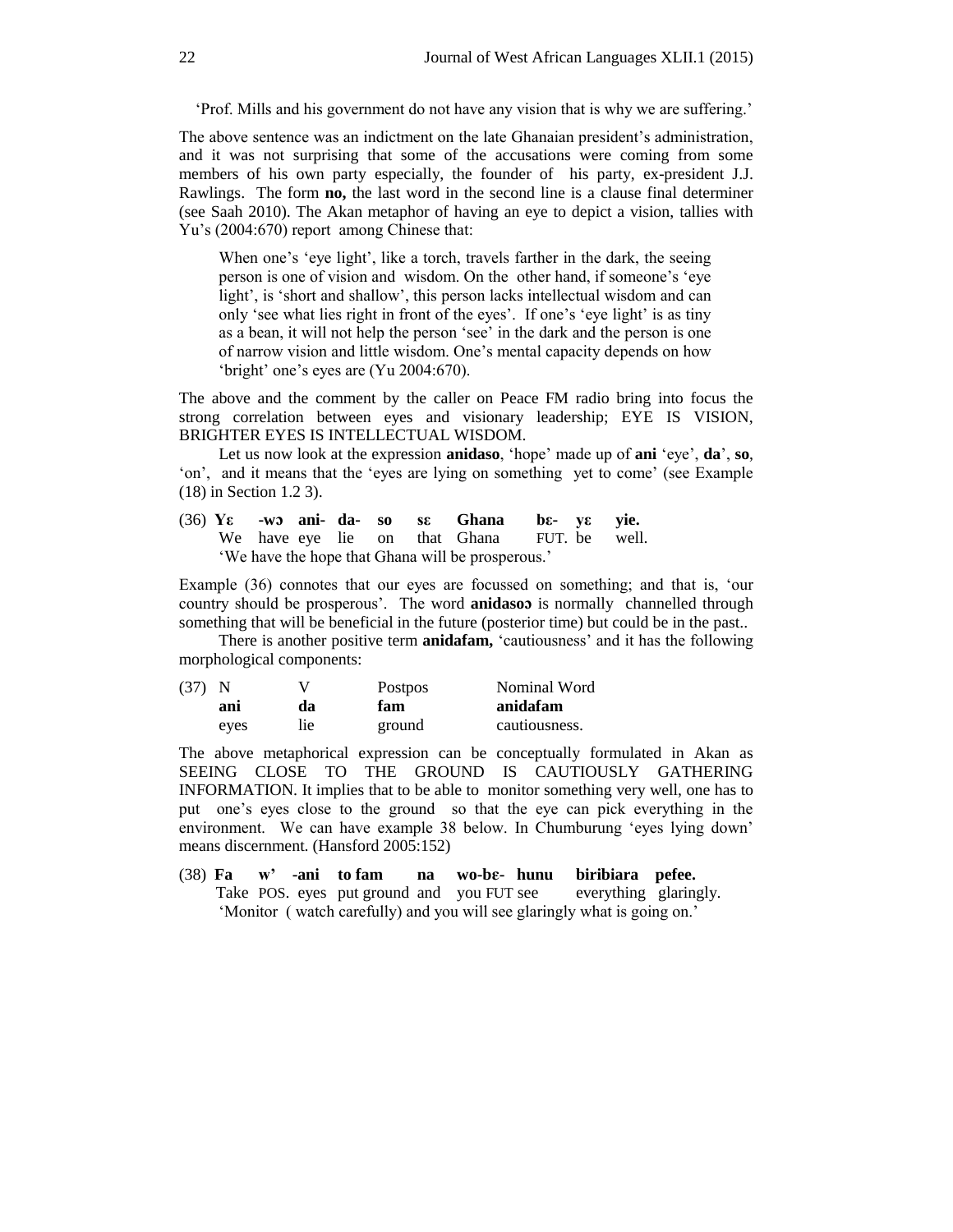The syntactic expression **fa w'ani to fam**, which means 'put your eyes on the ground' (monitor and be vigilant) is used more than the nominal **anidafam**. 6 This is synonymous with the expression **bue w'ani** 'open your eyes' in Example (10) Section 1.2. The expression can also be used in the form **X ani da fam,** to imply that 'X's eyes are on the ground' and this will mean that the person is cautious in life. He is not rushing in life but calculates and monitors every situation on the ground very well before pursuing any venture. This is contrary to one who is described as **X ani deda wiem**, 'X's eyes are cast into the sky'. Such a person cannot see things on the ground, and finds it difficult to work out things properly. This is in contrast with some metaphoric expressions where **up** connotes progress and positive, and **down** connotes decrease and negative.

## 2.2. NEGATIVE EMOTIONS AND CHARACTER TRAITS/VICES

The negative eye expressions refer to certain behaviours and character traits of individuals that negatively affect others and are unacceptable among Akans. Negative emotions refer to states of affairs where one becomes depressed and is unable to work, or things are not going on well with him/her. The expressions include **anito/aniwuo,** 'shame, disgrace', **anianide,·**'superficial', **anib/anifura,** 'blindness', **anibuo,** 'impatient, ennui, tediousness', **anidie/anitan,** 'harassment, intimidation, victimisation', **anifaso,** 'oversight, error, mistake, inadvertence', **aniha,** 'laziness, boredom, sloth, tardiness', **anisa,** 'hatred, pursuit', and **anisohye,** 'extrovert, wildness'. Here are some examples.

- (39) **Deε - boaboa ano ahuhu- berε no yε ba nyasafo, na**  Who he gathers edge warmth time CD is child wise and **deε t nko twaberε no yε ba a - hyε aniwuo.**  Who he slumber harvest time CD, is child REL he fixes disgrace 'He who gathers crops in summer is a wise son, but he who sleeps during harvest is a disgraceful son.' (Proverbs 10:5)
- (40) **baa no tan ne kunu no mma ani.**  Woman the hates POS. husband the children eyes. 'The man harasses her husband's children.'

 $\overline{\phantom{a}}$ 

The nominal **anitan,** 'harassment' is derived from the verb **tan,** 'to hate' + **ani** 'eye', by swapping the positions of the verb and the noun, and this is a common word formation process in Akan. The word **anitan** also means "sheer hatred" as in the example below. In the formation of **anitan,** the verb and the object are inverted and this phenomenon of permutation is very pervasive in Akan nominalisation (see section 1.1 on the structure of **ani** compounds.

<sup>6</sup> Mensah (2003) argues that Akan speakers usually opt for a nominalised form because of its succintness. However, I argue that the choice between the morphological and the syntactic form depends on the context, the speaker and the pragmatic import of what the speaker wants to achieve.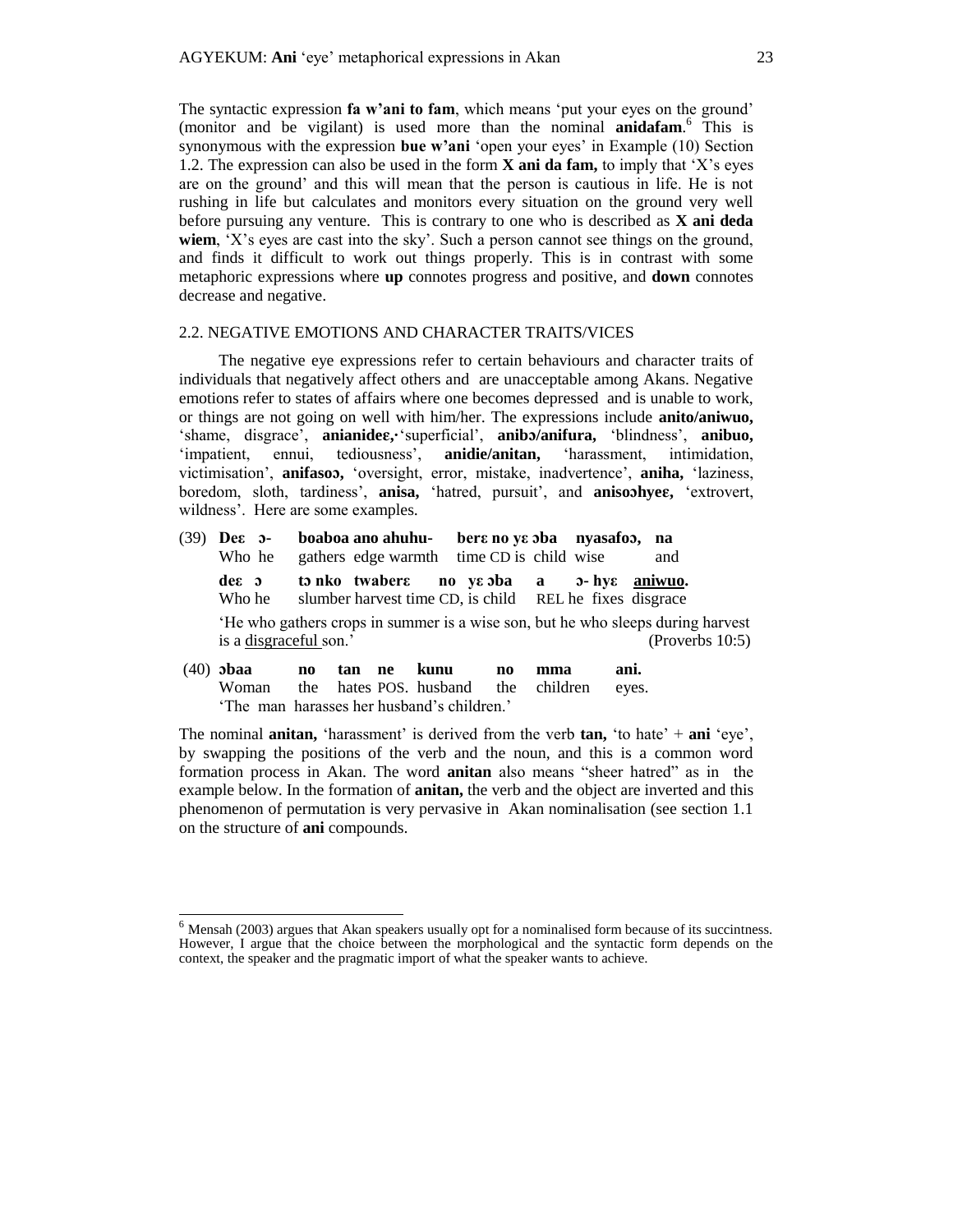|        |             | (41) Anitan nti na wo-yi-i                                | Paul adi. |  |
|--------|-------------|-----------------------------------------------------------|-----------|--|
| hatred | $SO \qquad$ | FOC they-pull-PAST Paul out.                              |           |  |
|        |             | 'It was because of sheer hatred that they dismissed Paul' |           |  |

In (41), Paul had not done anything evil that warranted such a punishment (dismissal).

The term **anisa** also means 'hatred' and is made up of **ani** 'eye' and the verb **sa,** 'to chase'. The Akan folk concept behind this is that when somebody hates you, s/he keeps a 'satellite eye' on you. He wants to know what you are doing at any particular time and space, and therefore blows your negative behaviour up and hides your good deeds; the intention is to denigrate you. This could be conceptualised as HATRED IS KEEPING SATELLITE EYE ON SOMEBODY.

Let us consider another word, **anisohyeε.**

(42) **Yaw ani so y(ε) hyeε nti -n -tumi n- yε sfo.** Yaw eye on be hot so he NEG can NEG be pastor. 'Yaw is an extrovert so he cannot be a pastor.'

We always use the term, **X** ani so ye hye, (lit.) meaning 'X's eye's top is hot', to mean that X is not calm, X does not take his time in doing many things, X does not pay attention to details of things, but rather works haphazardly; all these are negative to the person and to the society.

There is another expression **anibuguso,** where one turns a blind eye to something; it is derived from a syntactic structure **X bu ani gu so**, but in the nominalisation process the object **ani** has been preposed after the first verb **bu**. This follows the permutation process in Akan nominalisation that we mentioned in Section 1.1. The compound is analysed as follows:

| (43) NP |     |    |               | <b>Postpos</b> | <b>SFX</b> | Nominal      |
|---------|-----|----|---------------|----------------|------------|--------------|
|         | ani | bu | __ gu         | <b>SO</b>      |            | anibugusoo   |
|         | eye |    | break pour on |                | SFX.       | 'negligence' |

According to the Akan conceptual metaphor, ALERTNESS IS SEEING WITH OPEN EYES, we are alert when our eyes are opened and we want to concentrate on something and take responsibility for it. On the contrary, we can close our eyes to events when we decide not to see them, we can even open our eyes and refuse to see what is going on. On  $10^{th}$  December 2010, a Deputy Minister, of the NDC government of Ghana, insulted people in the cocoa growing areas. During that same month another top man in the NDC administration insulted the teachers of Ghana when they were agitating for salary increase. Ghanaians were expecting that the then president would publicly reprimand these officers, but he did not. On  $21<sup>st</sup>$  December 2010, during a radio discussion on a local FM radio station (Peace FM), one of the panellists, Mr. X remarked:

(44) **Prof. Mills a-bu n'-ani a-gu de ne nkurfo no re-y** Prof. Mills PERF-close POS-eye PERF-pour what POS people the PROG-do **no so -a-kata n'-ani s de -n-hunu de -re-k so.** CD on He-PERF-cover POS-eyes as if he-NEG-see what it-PROG-go on.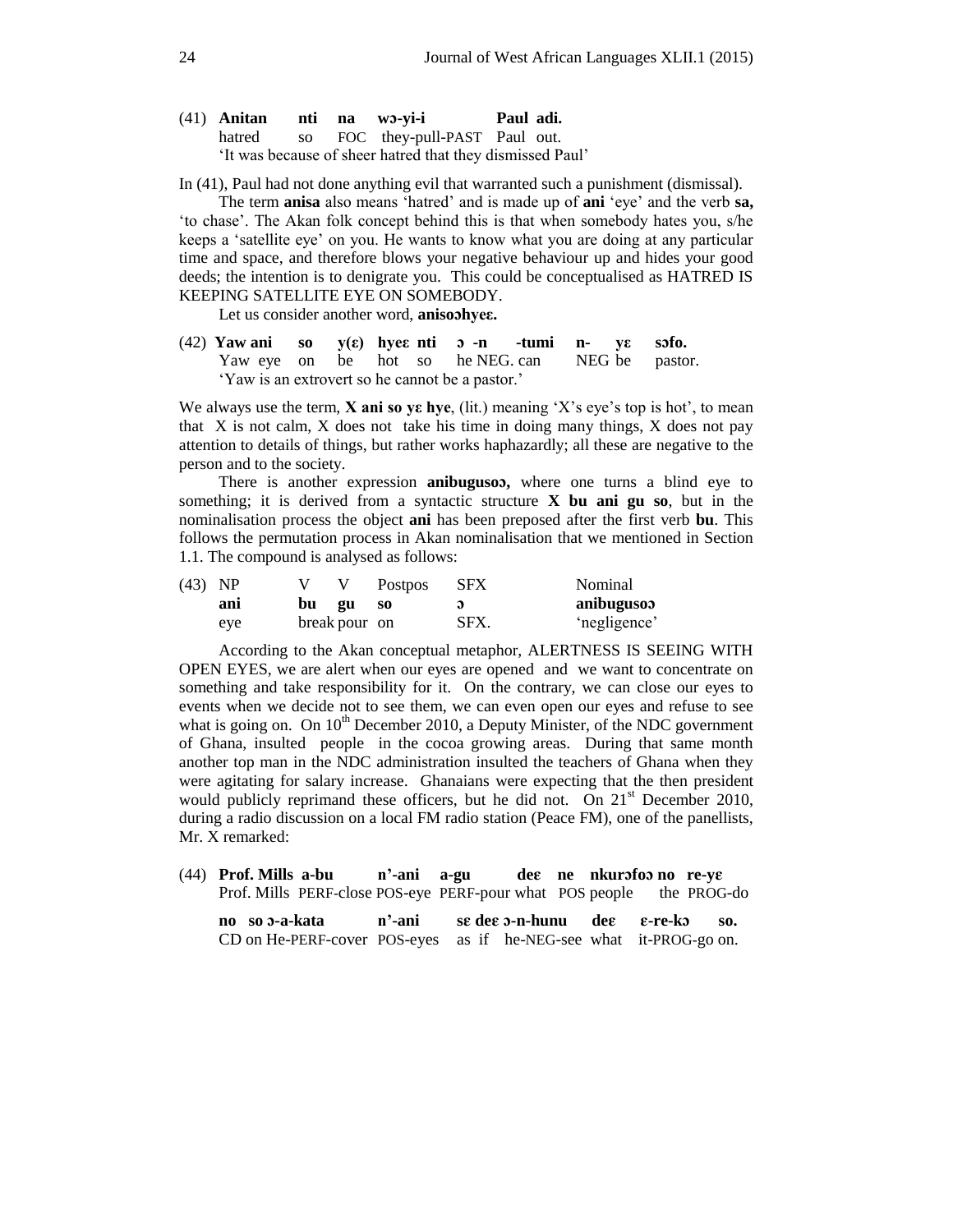'Prof Mills has turned blind eye to what his people are doing, he is pretending not to have seen what is going on.'

If the president closes his eyes and turns a blind eye then he is running from the reality, and this is negative on the part of the government; NEGLIGENCE IS SEEING WITH A CLOSED EYE. People therefore argued that the then president of Ghana was not commanding any authority. A synonymous expression for negligence is **X ayi n'ani afiri Y so,** 'X has removed his eyes from the entity Y.

There is another expression as stated below.

- $(45)$  **X** ani **tu to X** nsam X's eye remove fall X' hand
- (46) Otu papa wuo no a-ma n'-ani a-tu a-to ne nsam Otu father deaththe PERF-let POS-eyes PERF-remove PERF-fall POS. hands'. 'Otu's father's death has left him dejected and demoralised.'

If one's eyes falls from their sockets which are located **up** into the hands that are located **down**, one cannot see again and situations become bad, blur and unbearable. The above expression connotes, dejection, disillusionment and perplexity.

#### 3. COMPLEX STATE **ANI** EXPRESSIONS

Even though we have categorised the expressions into the polar domains above, there are some expressions that can belong to both domains; they are either positive or negative depending on the sociocultural and ethnographic contexts or situations within the Akan society. They include **anibere,** 'desire, longing, lust, distress, wrath, anger', **anidaho**, 'awareness, consciousness, intention', **anidane**, 'perversion, distortion', **aniden** (**anuoden**)**,** 'impudence, hardiness, audacity', **animmer,** 'soft, meek and mild', **anigyina,** 'longing after, homesickness, desire for', and **anite,** 'prudence, intelligence, sagacity, cunning'..

Let us start with **anibereε,** which is made up of **ani** 'eye' and the verb **bere,** 'to be reddish'. This is a case where there is preposing of an object before the verb. In fact there is no expression as **X bere ani**. In its positive vein, it means that one is eager and desirous to pursue a venture, no matter the challenges; and sometimes you can see from the physical eyes that they are reddish. The same emotion is recorded when somebody is in pain, or bereaved; when it involves bereavement, it shows the close relation between the dead and the bereaved, and that is positive. We can have positive examples like (47a) which is rendered syntactically. This can be compounded into the nominal **anibere** as in (47b).

| $(47)$ a. | Afia Ataa                           | ani bere     | adesua.  |
|-----------|-------------------------------------|--------------|----------|
|           | Afia Ataa                           | eyes desires | studies. |
|           | 'Afia Ataa is desirous of studies.' |              |          |

| (47) b. |  | Adesua νε Afia Ataa anibere.        |  |
|---------|--|-------------------------------------|--|
|         |  | Studies be Afia Ataa desirous.      |  |
|         |  | 'Studies is desirous to Afia Ataa.' |  |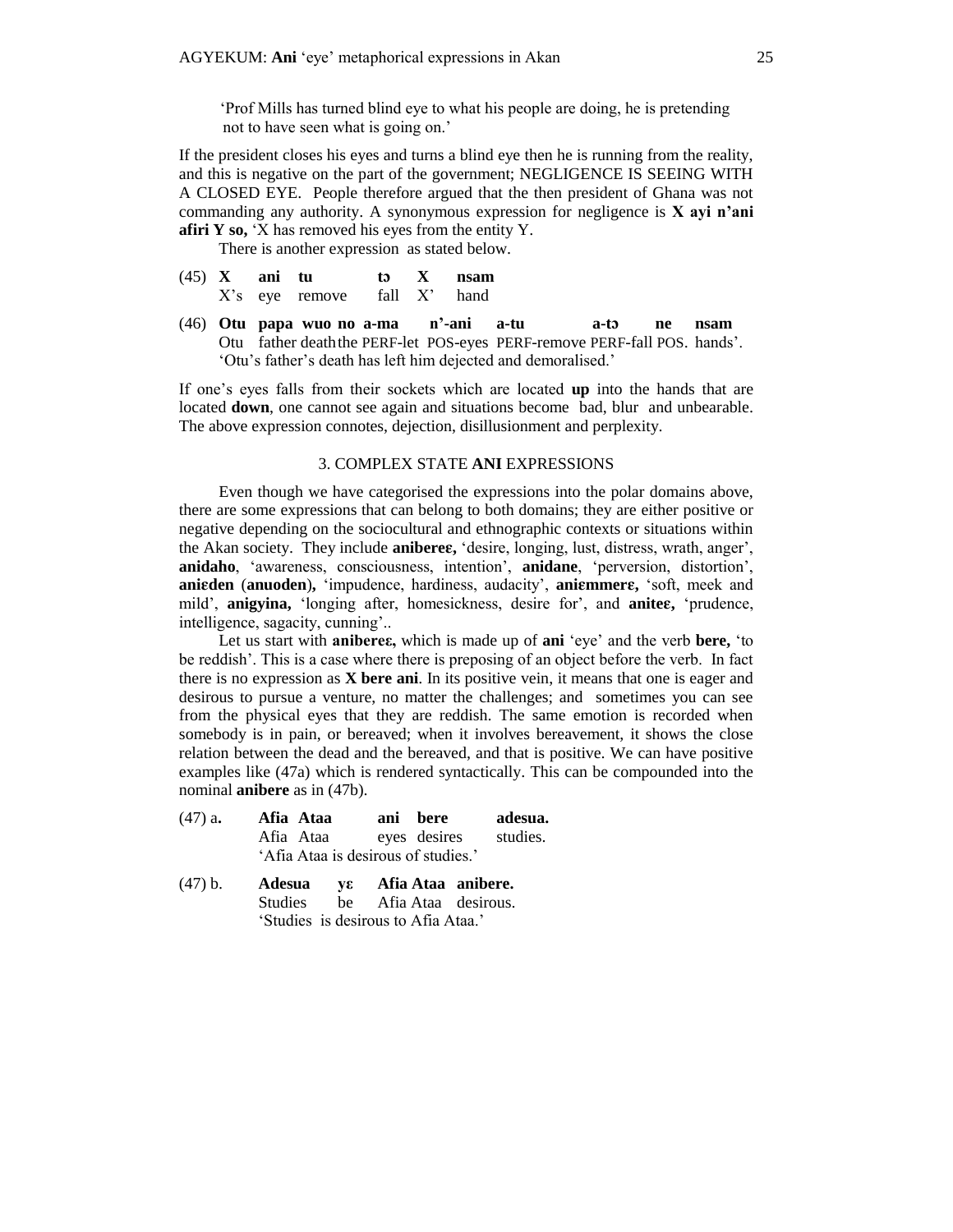In example 47a we have a syntactic structure of an **ani**-based expression, this has been transformed by using the a nominal ( morphological) in (47b).

Examples (47a) and (47b) are all positive since they show how anxious, hardworking, dexterous and desirous the agent wants to be. If the person continues with that, the result will be positive and fruitful. The Akan society admires people of that calibre. The expression **anibere** can also mean, envy, greed, wrath, and anger which are negative emotions (See Hansford 2005:153 for the metaphor of the eye for seriousness which is a positive characteristic or sadness which is a negative emotion).

(48) **Akosua ani bere ne nuabaa no a -w kunu pa no.** Akosua eyes desires POS. sister the REL. she-has husband good the. 'Akosua is envious of her sister who has a good husband.'

This is a negative emotion that can trigger conflicts between the siblings. The common expression **X ani bere ade**, X envies (desires negatively) things is negative in that context.

Let us finally look at the term **aniteε,** made up of the noun **ani** 'eye' and the verb **te**, 'to tear (open)'. In its positive sense, it means that one is prudent, polite, civilised and cultured as in:

(49) **Ababaa no ani a-te yie nti -nya-a aware pa.** Lady the eyes PERF-open well so she-get-PAST marriage good. 'The lady is cultured and polite so she got a good marriage.'

In its negative interpretation, it means being cunning, and crafty with the intention of using one's wits and intelligence to defraud, cheat or bully people. Let us look at example (50) below.

(50) **Ananse de aniteε gye -e w sika.** Spider use craftiness collect PAST snake's money. 'Ananse cunningly collected the snake's money.'

In Akan folktales, Ananse, the spider, is not considered to be wiser but rather a trickster who deceives and defrauds others, and this is immoral. Akan folktales stipulate that despite his wits, Ananse was outwitted by his own son Ntikuma. There is therefore the saying:

(51) **S wo- y Ananse a, me nso me-y Ntikuma** If you are Ananse, then I also I am Ntikuma. 'If you are Ananse the Spider, I am also Ntikuma ( the son of the Spider).'

This implies that no matter how cunning and crafty one considers himself there is always a smarter guy somewhere.

## 4. MODERN EXTENSIONS OF **ANI**-EXPRESSIONS

In contemporary terms, Akan broadcasters still use these metaphors as we found in example (44). There are however, new metaphors that relate to the screens of TV, mobile phones and computers. They are conceptualised as the eyes because it is the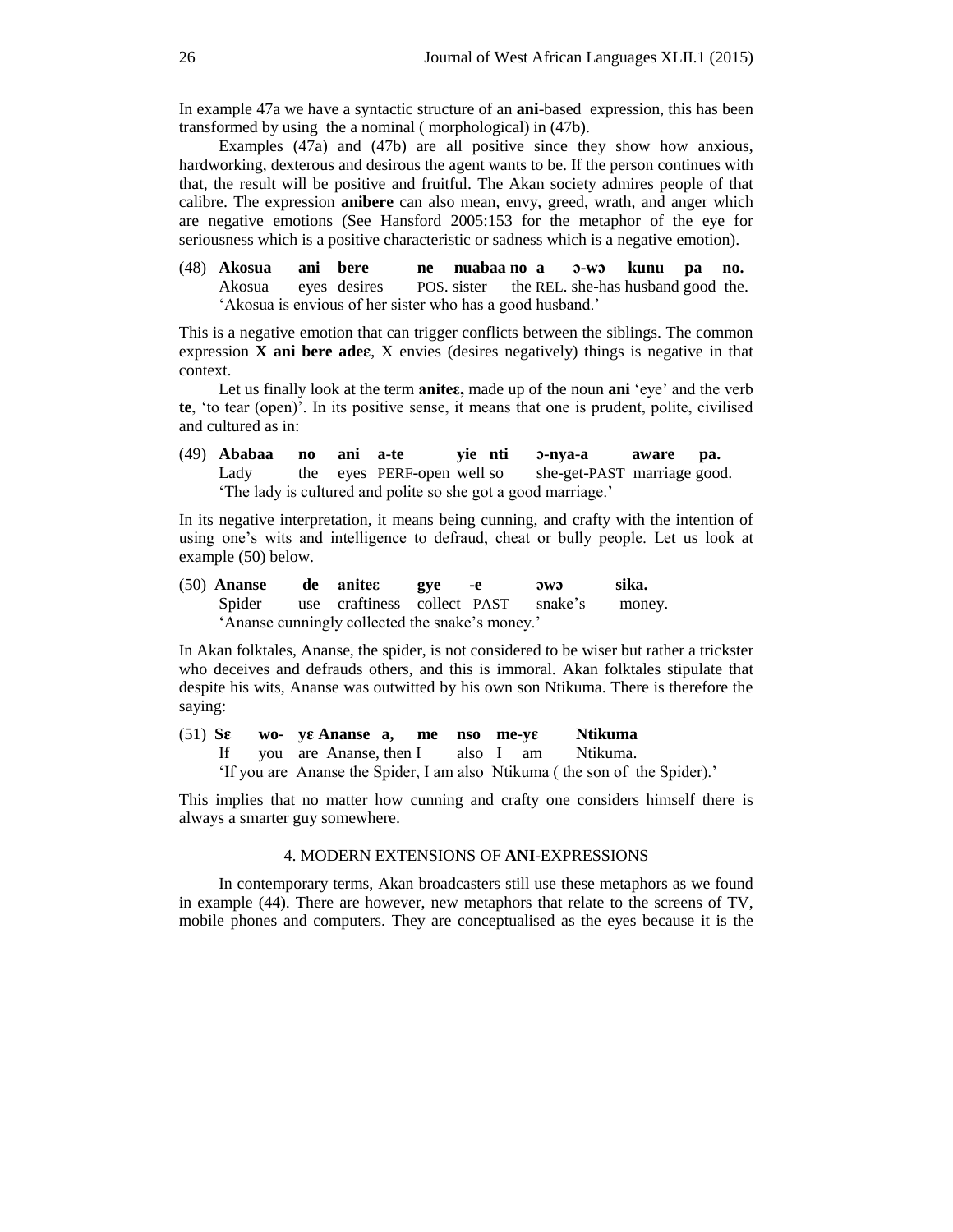screens that shine and brighten the images and the scripts. We have examples like the following.

- (52) **TV no** ani **y** $\varepsilon$  **f** $\varepsilon$ . TV the eyes be nice. 'The screen of the TV is fine.'
- (53) **Kmpiwta no ani a-dum** eyes PERF-switch off 'The screen of the computer has booted off'
- (54) **Mobile no ani n-s** Mobile the eyes NEG-switches on 'The screen of the mobile phone is off.'

In (52-54), the screen of the TV, computer, mobile is either clear or booted off, and the images are seen clearly, badly or not shown at all. The eye thus stands for the operating system.

### 5. CONCLUSION

This paper has discussed **ani** 'eye' and its metaphorical extensions. It considered how most of the extensions have been conventionalised to the extent that there are no alternative words for them. We noted that in Akan, the sensory organ **ani** 'eye', has extended meanings, which still have some relationship with the word for the sensory organ. The body part is used as an input in the production of the semantic and metaphoric derivation of the new expressions.

This paper has demonstrated clearly that in languages like Akan, Chinese, English Greek and Chumburung, there is a common conceptual metaphor THINKING, KNOWING OR UNDERSTANDING IS SEEING where the expressions from the body part **ani** 'eye' is extended from perception to connote mental and intellectual activities (Yu 2004:679). We have aslo seen that in Akan NEGLIGENCE IS SEEING WITH A CLOSED EYE and this confirms the role of the eye in social behaviour. We have observed that the mapping of the physical to the mental world brings about extension of expressions to cover other senses. There is thus a general tendency to borrow concepts and vocabulary from the more accessible physical and social world to refer to the less accessible world of reasoning, emotion and intellect. This idea confirms the general philosophical maxim of moving from concrete to abstract, explicit to implicit, and known to the unknown.

In the structure of the eye expressions, we saw that most Akan body part expressions are often formally realized as compound nouns at the morphological level. In most of them the positions of the verbs and the nouns in the syntactic structure VO are permuted into VO thereby violating the SVO structure in Akan word order. They normally have an obligatory body part **ani** 'eye' followed by a verb, an adjective, another noun, a postposition or a combination of two or more of these. In terms of the semantics and pragmatic uses, I grouped the **ani** 'eye' expressions into two; positive and negative, some of them are either positive or negative depending on the context under which they are used.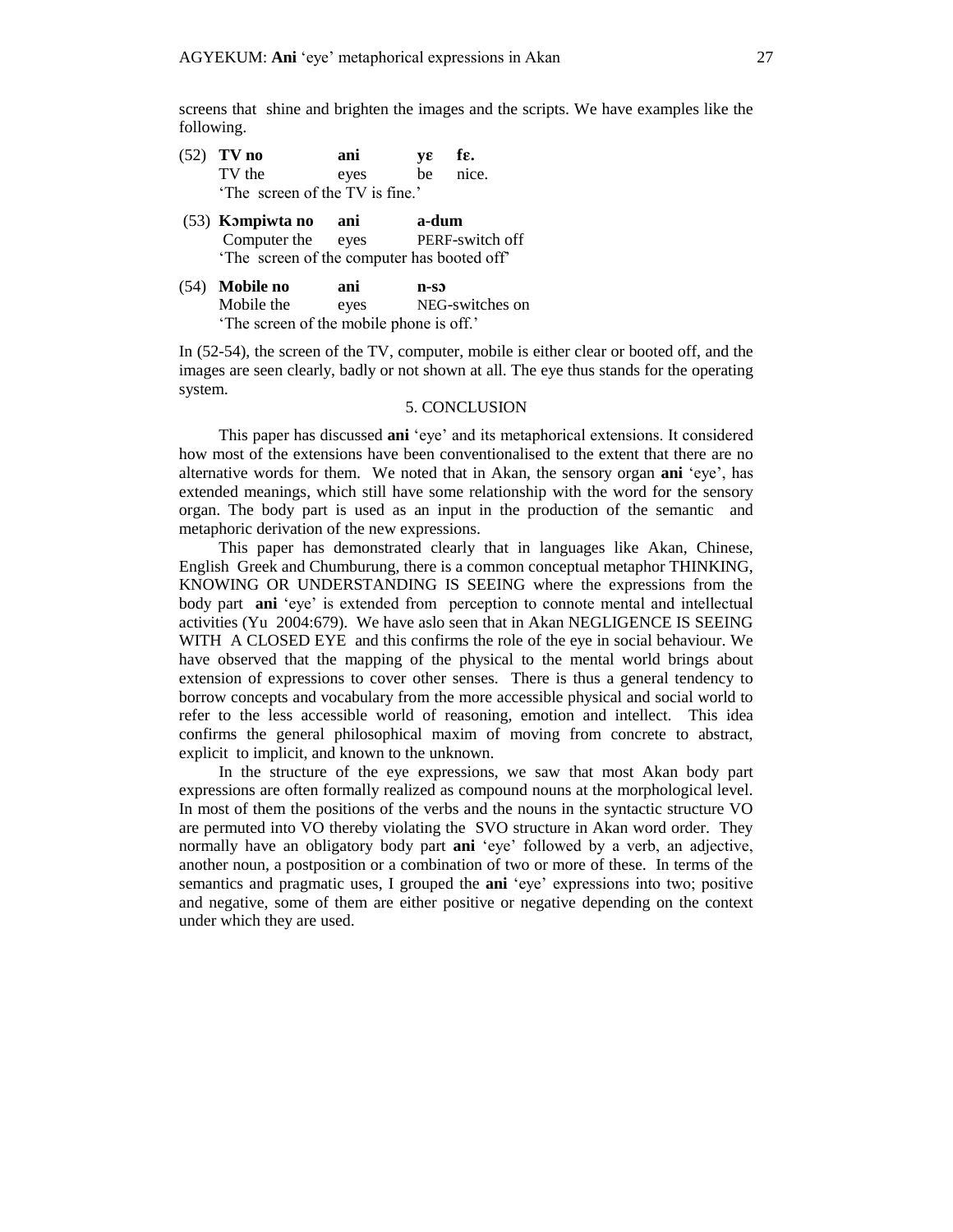| Adj        | Adjective               | <b>PAST</b> | Past                |
|------------|-------------------------|-------------|---------------------|
| <b>CD</b>  | Clause Final Determiner | <b>PERF</b> | Perfective          |
| COP        | Copula                  | <b>POS</b>  | Possesive           |
| <b>DEF</b> | Definite Article        | Postpos     | Postposition        |
| <b>FOC</b> | Focus                   | <b>PROG</b> | Progressive         |
| <b>FUT</b> | Future                  | <b>REL</b>  | Relative            |
| LOC        | Locative                | <b>SFX</b>  | <b>Suffix</b>       |
| N          | <b>Noun</b>             | <b>SVO</b>  | Subject Verb Object |
| <b>NEG</b> | Negative                | V           | Verb                |

#### ABBREVIATIONS

### REFERENCES

Abakah, E.N. 2004. The segmental and tone melodies of Akan. PhD Thesis. Trondheim:Norwegian University of Science and Technology Dissertation.

.2006. The Tonology of Compounds in Akan. Languages and Linguistics, 17:1-33.

Agyekum, K. 2002 Lexical polysemy and metaphorical extension of Te, 'Hear' Verb of Perception in Akan. Legon Journal of Humanities Vol. 13:99-113.

- . 2004. The sociocultural concept of face in Akan communication. Journal of Pragmatics and Cognition Vol. 12.1 71-92
- 2005. Polysemy and metaphorical extensions of hunu 'vision' verb of perception in Akan. In M. E. Kropp Dakubu and E. K Osam eds. Studies in the languages of the Volta Basin Vol. 3:147-162. Proceedings of the annual colloquium of the Trondheim Linguistics Project 18- 20 January 2005

(2013 The pragmatics of 'mouth' metaphors in Akan. Ghana journal of Linguistics 2.1:1-17 Boadi, L. A. 2005. Three major syntactic structures in Akan. Interrogatives, complementation and

relativisation. Accra:Black Mask Ltd.

Bonvillain, N. 1993. Language, culture and communication:The meaning of messages. New Jersey:Prentice Hall.

Christaller, J. G. 1933. Dictionary of the Asante and Fante language called Twi.  $2<sup>nd</sup>$  Edition. Basel:Basel Evangelical Missionary Society.

- Cruse A. 2004 Meaning in language:An introduction to semantics and pragmatics. Oxford:Oxford University Press.
- Dirven, R., Wolf, H and F. Polzenhagen. 2007. Cognitive linguistics and cultural studies. In D. Geeraerts and H. Cuyckens (eds.) The Oxford handbook of cognitive linguistics. Pp.1202- 1221. Oxford:Oxford University Press.

Dzokoto, V. A 2010. Different ways of feeling:Emotion and the somatic awareness in Ghanaians and Euro-Americans. Journal of Social, Evolutionary, and cultural Psychology 4 20:68-78

Dzokoto, V. A. and Okazaki, S. 2006. Happiness in the eye and heart:Somatic referencing in West African emotion lexica. Journal of Black Psychology.32 2 May. 117-140

- Enfield, N. J. and Wierzbicka, A. 2002. Introduction:The body in description of emotion. Pragmatics and cognition 10 1-2 Special Issue. Pp1-25
- Evans, V and Green, M. 2006. Cognitive linguistics:An introduction. Edinburgh:Edinburgh University Press.

Foley, W. A. 1997. Anthropological linguistics:An introduction. Oxford:Blackwell Publishers.

Fromkin, V and Rodman,  $\hat{R}$ . 1998. An introduction to language  $6<sup>th</sup>$  Edition Philadelphia: Harcourt Brace College Publishers.

Gibbs Jr., R. W. Lima, P. L. C. and E. Francozo. 2004. Metaphor is grounded in embodied experience. Journal of Pragmatics 36. 2004: 1189–1210.

Hansford, G. F. 2005. My eyes are red:body part metaphor in Chumburung. Journal of West African Languages 32. 1-2.135-192.